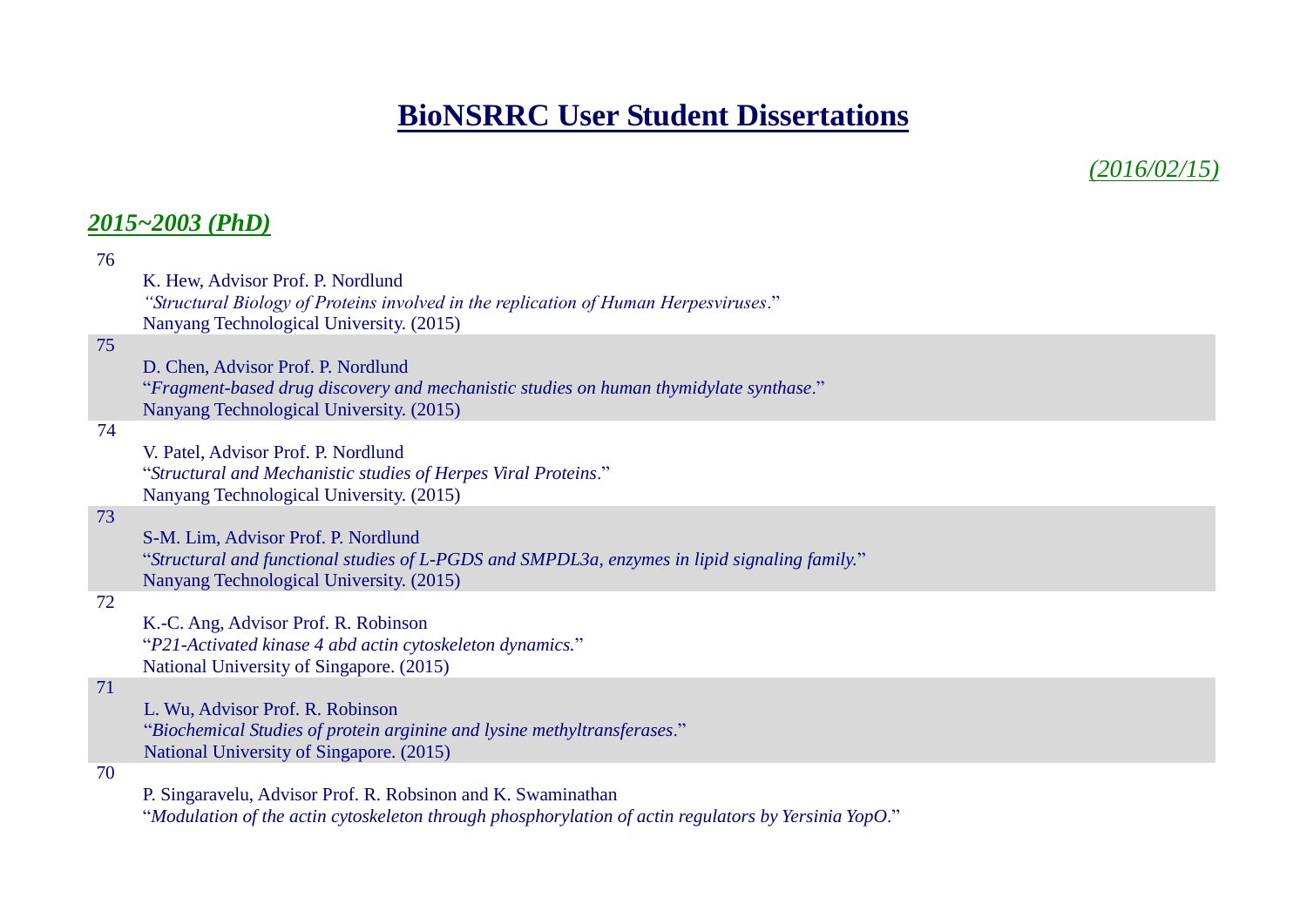#### National University of Singapore. (2015)

# 69

Y. Zhao, Advisor Prof. D. H. Luo (羅大海), S. Vasudevan and J. Lescar "*Structural and Functional Studies of Non-structural Protein 5 (NS5) from Dengue Virus.*" School of Biological Sciences, Nanyang Technological University. (2015)

#### 68

M.-Y. Su, Advisor Prof. C.-I. Chang "*Analysis of the structural role of aminopeptidase 1 (Ape1) in autophagic vesicle formation*." Institute of Biochemical Sciences, National Taiwan University. (2015)

#### 67

J. Kwok, Advisor Prof. M. Kotaka "*Structural Studies of RIG-I-like Receptors and DAK, The Negative Regulator of MDA-5, a Member of RLR Family*." School of Life Science, The Chinese University of Hong Kong. (2015)

#### 66

W. Nartey, Advisor Prof. G. Grüber

"*Insights into the stalk subunit δ of the Mycobacterium tuberculosis F1FO ATP synthase.*" Nanyang Technological University. (2015)

#### 65

L. Sundararaman,Advisor Prof. G. Grüber "*Structural understanding of nucleotide binding proteins*." Nanyang Technological University. (2015)

#### 64

T. F. Yu (尤宗富), Advisor Prof. A.-J. Wang (王惠鈞)

"*Structural insights of the ssDNA binding site in the multifunctional endonuclease AtBFN2 from Arabidopsis thaliana*." Institute of Bioinformatics and Structural Biology, National Tsing Hua University. (2014)

# 63

S.-Y. Lyu(呂學毅), Advisor Prof. T.-L. Li

*"Multiple Complexes of Long Aliphatic N*‑ *Acyltransferases Lead to Synthesis of 2,6-Diacylated/2-Acyl-Substituted Glycopeptide Antibiotics, Effectively Killing Vancomycin-Resistant Enterococcus*." Department of Microbiology and Immunology, National Yang-Ming University. (2014)

#### 62

C.-W. Tseng (曾芝文), Advisor Prof. J.-R. Liu

"*Structural study and immobilization of β-1,4-endoglucanase*." Institute of Biotechnology, National Taiwan University. (2014)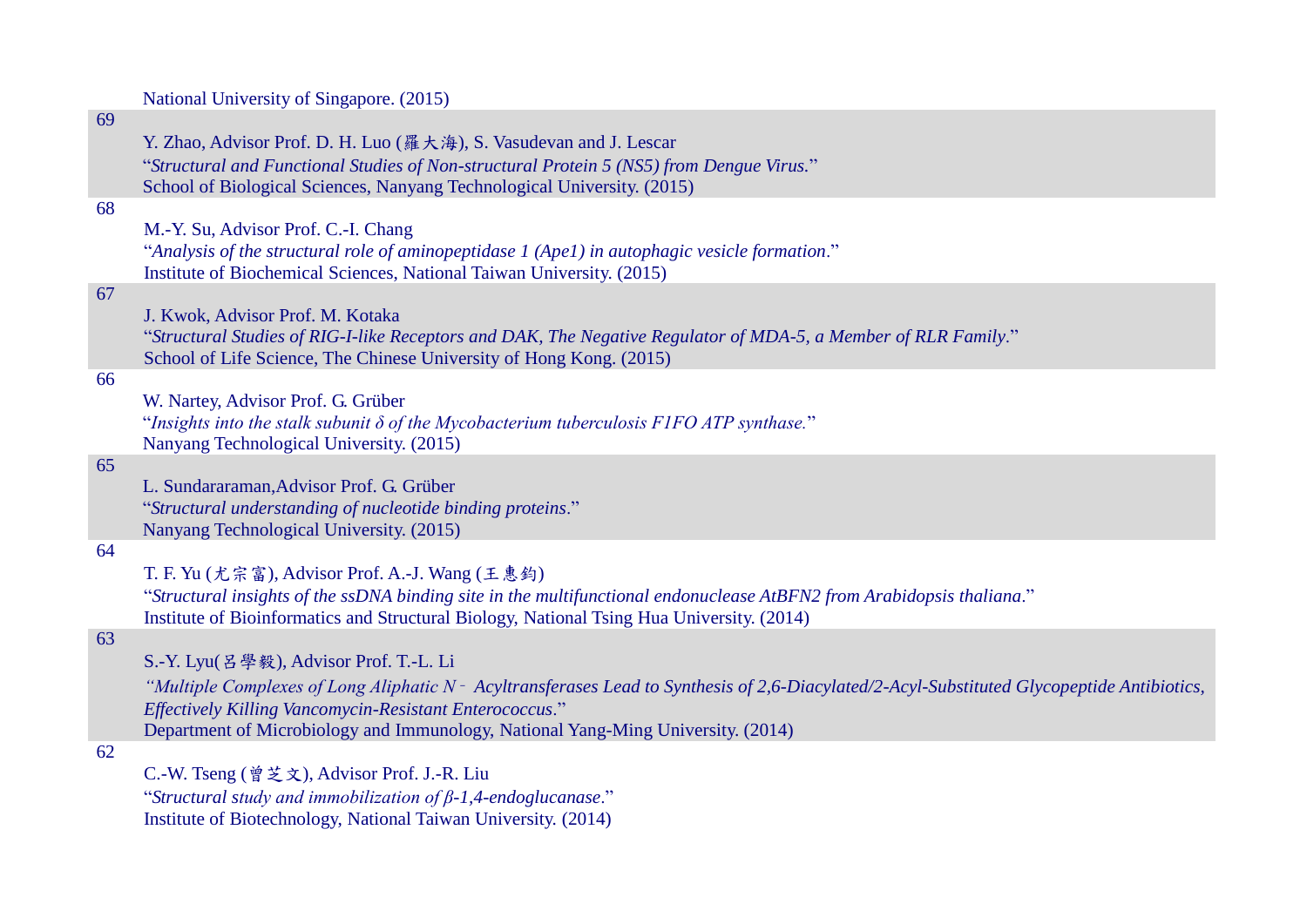| 61 |                                                                                                                                       |
|----|---------------------------------------------------------------------------------------------------------------------------------------|
|    | T.-H. Wu (吳姿慧), Advisor Prof. J.-R. Liu                                                                                               |
|    | "Enzyme engineering of phytase EcAppA and endoglucanase TmCel5A as the feed supplementation for nonruminant animals."                 |
|    | Institute of Biotechnology, National Taiwan University. (2014)                                                                        |
| 60 |                                                                                                                                       |
|    |                                                                                                                                       |
|    | Y.-J. Li (李易撰), Advisor Prof. C.-D. Hsiao and Y.-J. Sun                                                                               |
|    | "Crystallographic study of the klebsiella pneumoniae RstA DNA binding domain complex with double-strand DNA Crystallographic study of |
|    | the klebsiella pneumoniae PmrA complex with double-stranded DNA."                                                                     |
|    | Department of Life Sciences, National Tsing Hua University. (2014)                                                                    |
| 59 |                                                                                                                                       |
|    | K.-C. Wang (王貴貞), Advisor Prof. T.-L. Li                                                                                              |
|    | "Structure-based catalytic mechanisms of galacto-N-biose/lacto-N-biose I phosphorylase and N-acetylhexosamine 1-kinase in the LNB/GNB |
|    | pathway of Bifidobacterium longum."                                                                                                   |
|    | Genomics Research Center, Academia Sinica CBMB program, TIGP, Academia Sinica. (2014)                                                 |
| 58 |                                                                                                                                       |
|    | P.V. Dip, Advisor Prof. G. Grüber                                                                                                     |
|    | "Structural and functional insights into subunit a of Saccharomyces cerevisiae V-ATPase and the Escherichia coli Alkyl Hydroperoxide  |
|    | Reductase complex"                                                                                                                    |
|    | School of Biological Sciences, Nanyang Technological University. (2014)                                                               |
| 57 |                                                                                                                                       |
|    | S. Basak, Advisor Prof. G. Grüber                                                                                                     |
|    | "Structures and regulation of coupling subunit F and the arrangement of the subunit DF-assembly in the Saccharomyces cerevisiae VIVO  |
|    | ATPase"                                                                                                                               |
|    | School of Biological Sciences, Nanyang Technological University. (2014)                                                               |
| 56 |                                                                                                                                       |
|    | T.-L. Chou (周聰麟), Advisor Prof. A.-J. Wang (王惠鈞)                                                                                      |
|    | "A. Structural studies of AtBFN2, a nuclease from Arabidopsis thaliana and its catalytic mechanismB. Structural basis for distinct    |
|    | susceptibilities of snake venom metalloproteinases to the endogenous tripeptide inhibitors."                                          |
|    | Institute of Biochemical Science, National Taiwan University.(2013)                                                                   |
| 55 |                                                                                                                                       |
|    | H.-Y. Fu (傅煦媛), Advisor Prof. C.-S. Yang (楊啟伸)                                                                                        |
|    | "Many faces of rhodopsin in Halobacteria"                                                                                             |
|    |                                                                                                                                       |
|    | Biochemical Science and Technology, National Taiwan University. (2013)                                                                |
| 54 |                                                                                                                                       |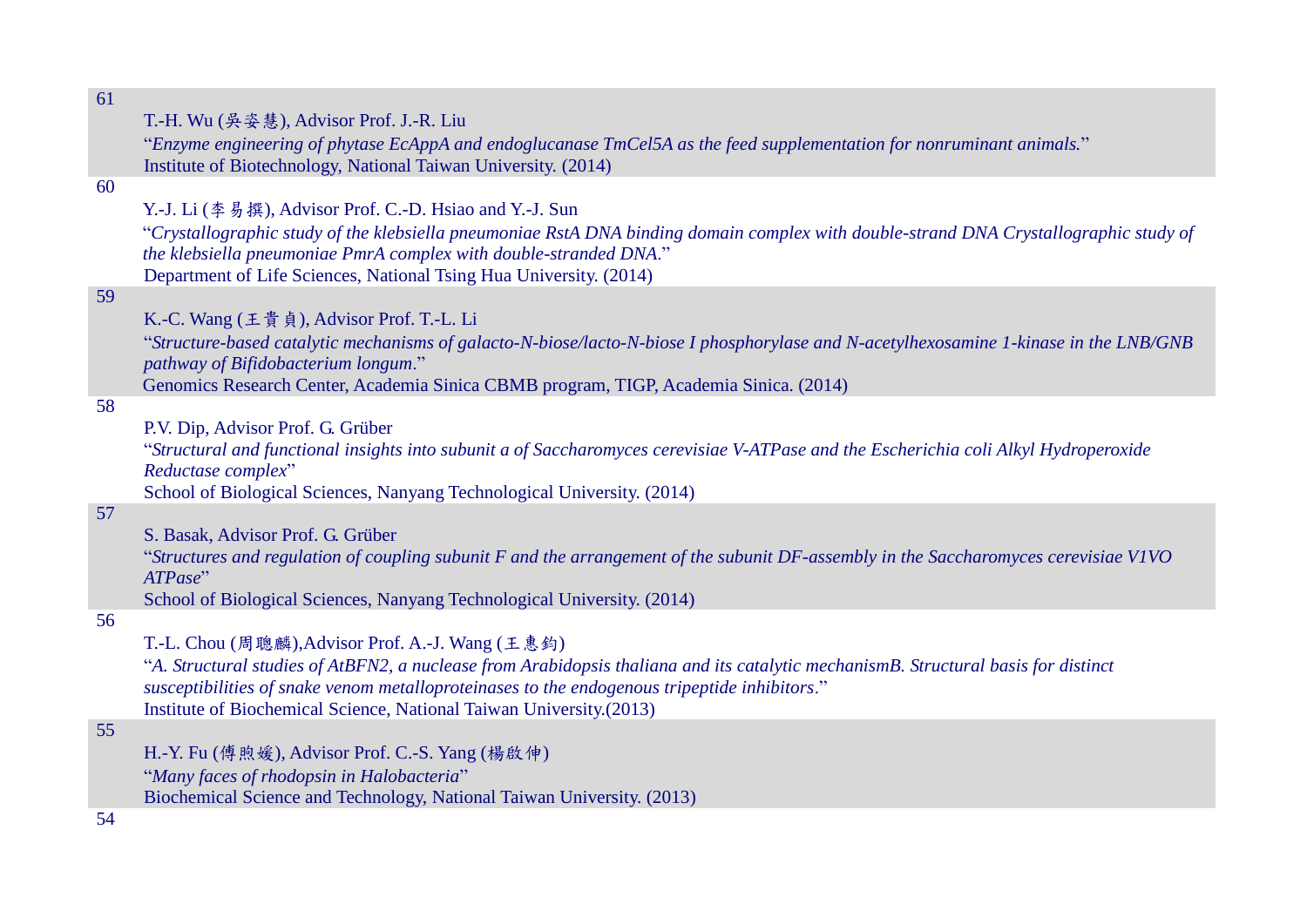|    | Y.-C. Liu (劉祐禎), Ph.D. Thesis, Advisor Prof. T.-L. Li (李宗璘)                                                                                                                                                 |
|----|-------------------------------------------------------------------------------------------------------------------------------------------------------------------------------------------------------------|
|    | "Structure- and mechanism-based enzyme design for biologically active new chemical entities on glycopeptide antibiotics"                                                                                    |
|    | Genomics Research Center, Academia Sinica CBMB program, TIGP, Academia Sinica. (2013)                                                                                                                       |
| 53 |                                                                                                                                                                                                             |
|    | Y.-S. Chang (張永昇), Ph.D. Thesis, Advisor Prof. W.-Y. Jeng (鄭文義)<br>"Design, Structure Determination, and Biological Evaluation of Potent Integrin alpha5beta1 and/or alphavbeta3-Specific Antagonists Using |
|    | the Ninth and/or Tenth Modules of Fibronectin Type III Domain"                                                                                                                                              |
|    | National Cheng Kung University.(2013)                                                                                                                                                                       |
| 52 |                                                                                                                                                                                                             |
|    | D. Singh, Advisor Prof. G. Grüber                                                                                                                                                                           |
|    | "Structure and mechanistic study on the A1 ATPase."<br>Nanyang Technological University. (2013)                                                                                                             |
| 51 |                                                                                                                                                                                                             |
|    | J.-H. Kuo (郭哲宏), Advisor Prof. S.-C. Su (蘇士哲), and W.-G. Wu (吳文桂)                                                                                                                                           |
|    | "Alternative C-Terminal Helix Orientation Alters Chemokine Function: Structural Basis for Deficient Heparin Binding of the Chemokine                                                                        |
|    | CXCL4L1."                                                                                                                                                                                                   |
| 50 | Department of Life Sciences, National Tsing Hua University. (2013)                                                                                                                                          |
|    | Y.-S. Cheng (鄭雅珊), Advisor Prof. R.-T. Guo (郭瑞庭), and J.-R. Liu (劉嚞睿),                                                                                                                                      |
|    | "Crystal structural studies and genetic engineering of Thermotoga maritima cellulase Cel12A."                                                                                                               |
|    | Institute of Biotechnology, National Taiwan University. (2013)                                                                                                                                              |
| 49 |                                                                                                                                                                                                             |
|    | Y.-F. Zeng (曾意芳), Advisor Prof. J.-R. Liu (劉嘉睿)                                                                                                                                                             |
|    | "Switchable gene or virus delivery system using pH-sensitive polymeric carrier for biomedical application"<br>Institute of Biotechnology, National Taiwan University. (2013)                                |
| 48 |                                                                                                                                                                                                             |
|    | P. Stephen, Advisor Prof. P.-C. Lyu (呂平江),                                                                                                                                                                  |
|    | "Protein Engineering Methods to Modify the Binding Behavior of Starch Binding Domain (RoCBM21)"                                                                                                             |
|    | Institute of Bioinformatics and Structural Biology, National Tsing Hua University. (2012)                                                                                                                   |
| 47 |                                                                                                                                                                                                             |
|    | Y.-C. Su (蘇義哲), Advisor Prof. S.-H. Chou (周三和),<br>"Structure and functional analysis of c-di-GMP detection by an innate immune adaptor protein STING"                                                      |
|    | Department of Biochemistry, National Chung Hsing University, (2012).                                                                                                                                        |
| 46 |                                                                                                                                                                                                             |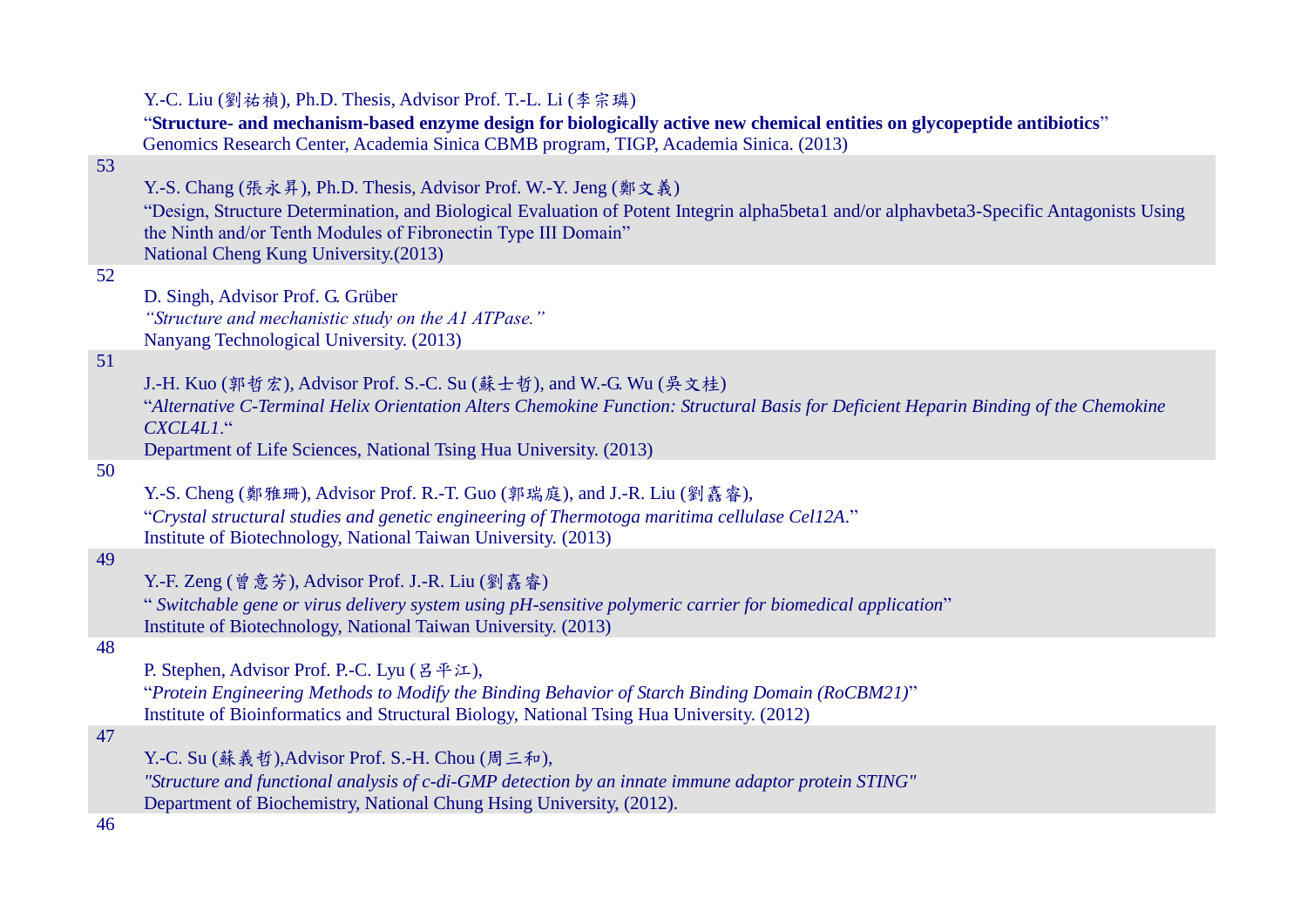J.-L. Tu (涂誌樂), Advisor Prof. S.-H. Chou (周三和),

"Structural Polymorphism of C-di-GMP Bound to an EAL Domain of FimX and in Complex with a Type II PilZ Domain Protein" Department of Biochemistry, National Chung Hsing University, (2012).

# 45

H.-M. Wu (吳信茂), Advisor Prof. W.-C. Wang (王雯靜),

*"Crystal structure of lysine-preferred racemases provide insights into substrate and PLP binding frameworks"* Department of Life Sciences, National Tsing Hua University, (2012).

#### 44

C.-C. Wu (吳至忠), Advisor Prof. C.-D. Hsiao (蕭傳鐙),

*"Crystal Structure of DnaK Protein Complexed with Nucleotide Exchange Factor GrpE in DnaK Chaperone System"* IMB, Academia Sinica, (2012).

# 43

C.-Y. Huang (黃佳瑩), Advisor Prof. C. Ma (馬徹),

"*Crystal Structure of S. Aureus Transglycosylase in Complex with a Lipid II Analog and Elucidation of Peptidoglycan Synthesis Mechanism*" Genomics Research Center, Academia Sinica, (2012).

#### 42

S. Nag, Advisor Prof. R. C. Robinson, "*Structural Analysis of Calcium-induced Changes in Gelsolin and Adseverin*" Inst. of Molecular & Cell Biology (IMCB) PhD, (2012).

# 41

T. Rimlumduan,Advisor Prof. J. R. Cairns *"Structural and Functional studiies of rice beta-galactosidase"*  Inst. of Molecular & Cell Biology (IMCB) PhD (2012).

#### 40

Y.-C. Lo (羅彥中), Advisor Prof. A.-J. Wang (王惠鈞)

*"Studies on the Inhibitory Mechanism of New Terpyridine Platinum(II) Complexes toward Mammalian Topoisomerases, Human Thioredoxin Reductase 1 and Cysteine Proteases "*

[新三聯吡啶類鉑錯合物對哺乳類拓樸異構酶、人類第一型硫氧還原蛋白還原和半胱氨酸蛋白酶抑制作用機制的研究] (2011).

#### 39

C.-Y. Chang (張晉源),Advisor Prof. T.-K. Wu (吳東昆)

*"Crystal Structure and Mutational Analysis of Aminoacylhistidine Dipeptidase (PepD) from Vibrio alginolyticus* "

[溶藻弧菌胺醯組胺酸胜肽酶之晶體結構與突變分析]

Department of Biol. Science & Technology,National Chiao Tung University (2011).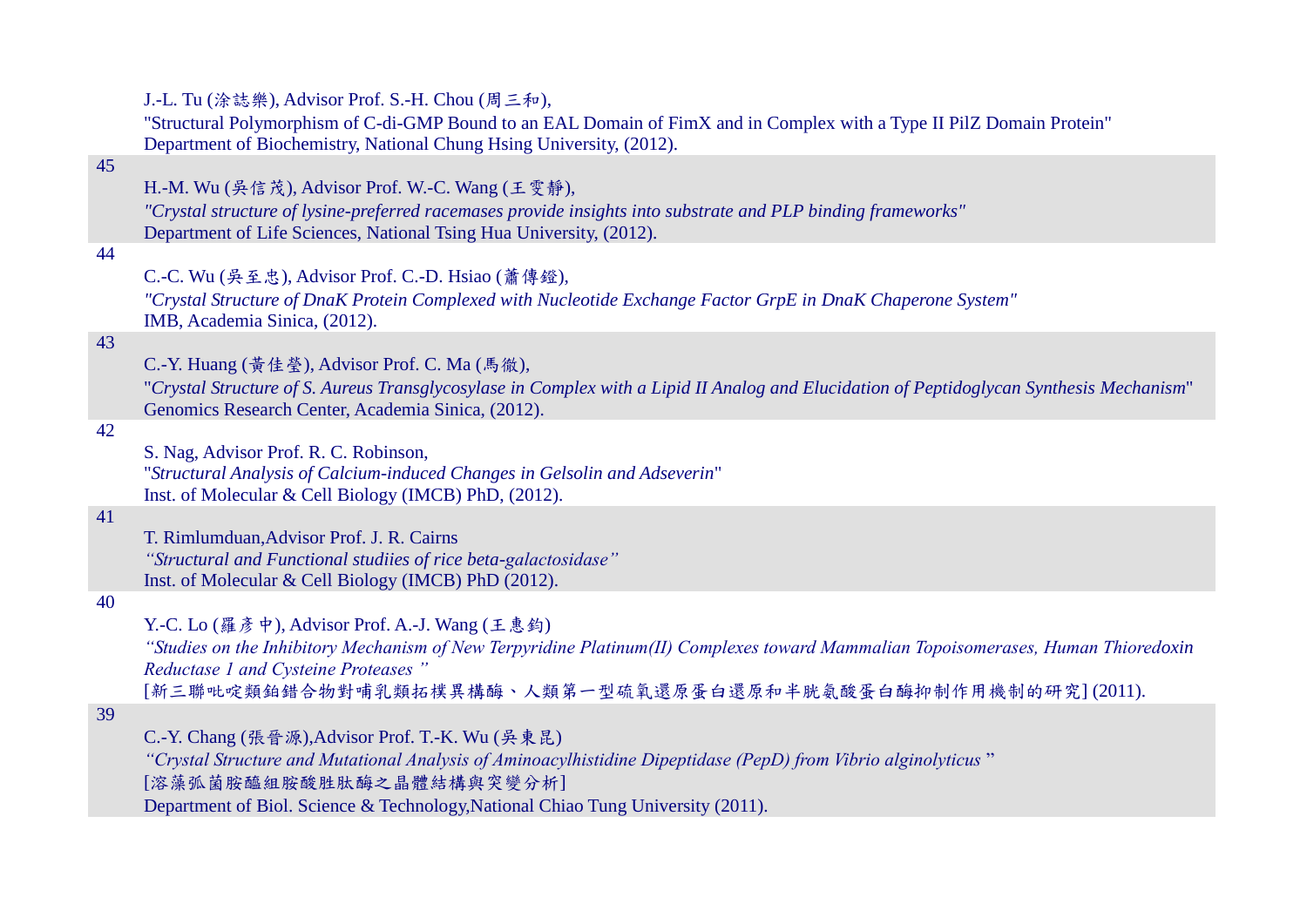|  |  | Y.-H. Lo (羅羽華), Advisor Prof. C.-D. Hsiao (蕭傳鐙) |  |  |  |  |  |
|--|--|-------------------------------------------------|--|--|--|--|--|
|--|--|-------------------------------------------------|--|--|--|--|--|

"*Structural and Functional Studies of a Replicative Helicase GkDnaC Reveal an Insight into Tranlocation and Unwinding Mechanism*" [複製蛋白 DNA 解旋酶的結構與功能探討揭示其易位模式及 DNA 解旋機制] (2011).

V. S. Tadwal, Advisor Prof. G. Grüber

"*Crystallographic Details of the Nucleotide-binding Pocket of Subunit A and B of A-ATP Synthases and Insight into the Nucleotide-binding Subunit Alpha of the Escherichia Coli F-ATP Synthases"* Nanyang Technological University (2011).

#### 36

P. Ragunathan, Advisor Prof. G. Grüber

"*Structure and Functional Studies of Two Significatant Metabolism Enzymes in Helicobacter pylori* " Nanyang Technological University (2011).

# 35

H.-C. Chan (詹秀倩), Advisor Prof. M.-D. Tsai (蔡明道) and T.-L. Li (李宗璘)

"*Genomics Research Center, Academia Sinica, "Lipoglycopeptide Antibiotics: Enzyme Structure- and Function-based Modification for New Teicoplanin Analogs & Elucidating Biosynthesis of Beta-OH Enduracididine in Mannopeptimycin* [酯醣胜肽類抗生素: 利用酵素結構與功能衍生新穎teicoplanin類似物及探討mannopeptimycin中不尋常胺基酸beta-OH enduracididine 的生合成] " (2011).

#### 34

P.-H. Kuo (郭邦賢),Advisor Prof. S.-H. Yuan (袁小琀) *"Structural Insights into TDP-43 in Nucleic Acid Binding and Domain Interaction* "

[TDP-43 與核酸結合及特殊區域間之相互作用的結構研究]*i*(2011).

# 33

Y.-Y. Hsiao (蕭育源), Advisor Prof. S.-H. Yuan (袁小琀)

"*Structural and Functional Studies of the DEDDh-family Exonucleases in DNA and RNA Metabolism* "(2011).

#### 32

Y.-T. Wang (王宜婷), Advisor Prof. S.-H. Yuan (袁小琀)

"*TDP-43 Domain Structure and Aggregation Studies[TDP-43* 結構與纖維化之研究*]"* (2011).

# 31

(李宜靜), Ph.D. Thesis, Advisor Prof. N.-L. Chan (詹迺立), "*Structural and Functional Analyses of Wild Type and Mutant Prostacyclin Synthase*" College of Medicine, National Taiwan University, (2010).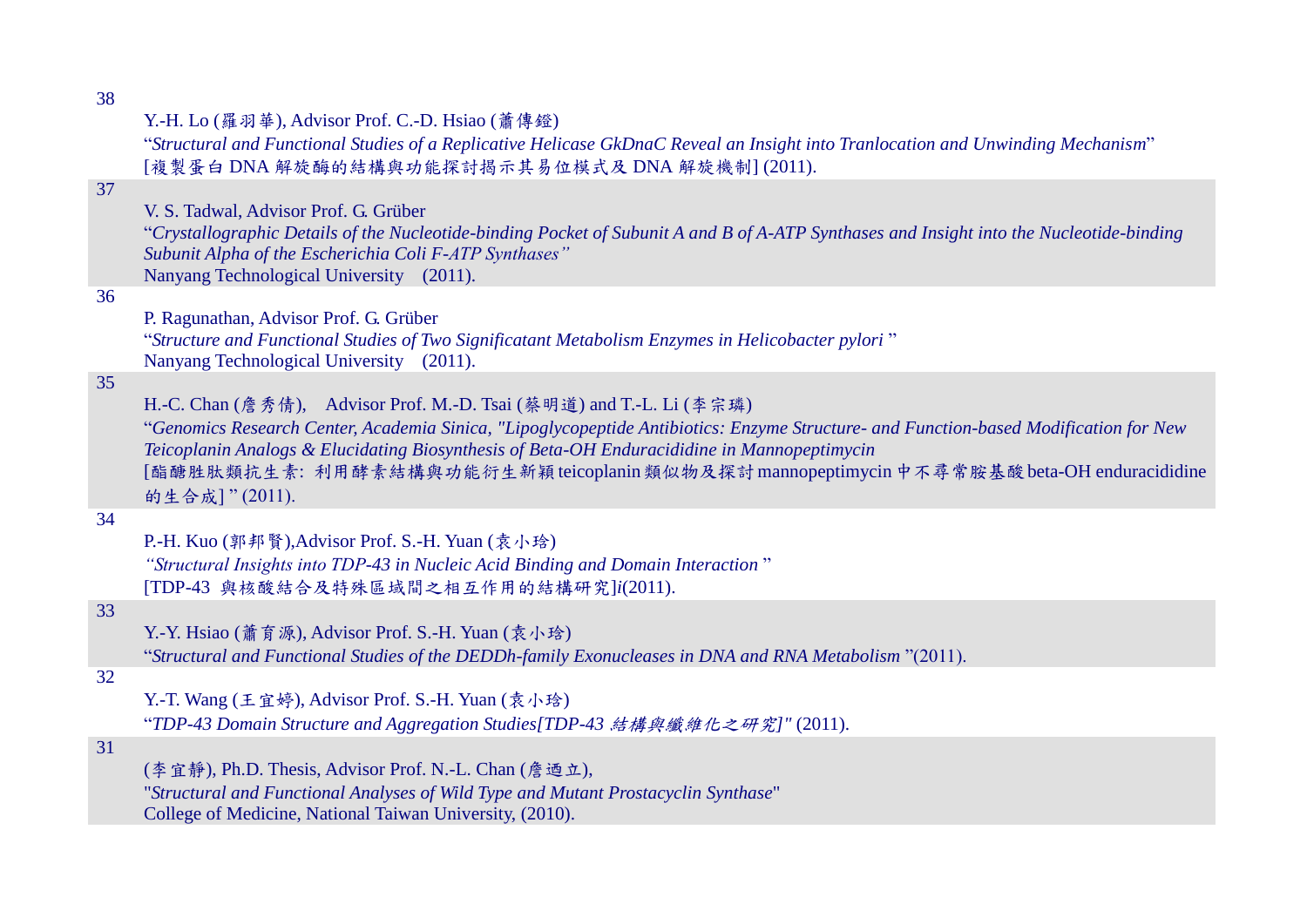29

28

27

26

25

| L.-Y. Lin (林麗瑩), Ph.D. Thesis, Advisor Prof. N.-L. Chan (詹迺立),<br>"Structural studies of bacterial type II secretion system component EpsL and transcription regulator MerR1 of mercury resistance operon<br>TnMERI1"<br>College of Medicine, National Taiwan University, (2010).                                                                                 |
|-------------------------------------------------------------------------------------------------------------------------------------------------------------------------------------------------------------------------------------------------------------------------------------------------------------------------------------------------------------------|
| H.-M. Chu (朱鑫懋), Ph.D. Thesis, Advisor Prof. A. H.-J. Wang (王惠鈞)<br>"Understanding the Pivotal Step in Cytokinin Synthesis: Crystal Structure, Substrate Specificity and Catalytic Mechanism of Adenylate<br>Isopentenyltransferase from H. lupulus"<br>Institute of Biochemical Sciences, National Taiwan University (2010).                                     |
| L.-T. Chen (陳立慈), Ph.D. Thesis, Advisor Prof. A. H.-J. Wang (王惠鈞)<br>"Structural and Functional Analysis of RecA-like Recombinases and Rationally Designed Peptides that Modulate the RecA Activities"<br>Institute of Biochemical Sciences, National Taiwan University (2010).                                                                                   |
| J.-Y. Tung (董容羽), Advisor Prof. Y.-J. Sun (孫玉珠)<br>"Crystal Structures of Starch Binding Domain of Rhizopus oryzae Glucoamylase Reveal a Polysaccharide Binding Path Calcium Binds to<br>LipL32, a Lipoprotein from Pathogenic Leptospira, and Modulates Fibronectin Binding"<br>[米根黴糖澱粉酶澱粉結合區域的晶體結構與多醣結合路徑之研究致病性鉤端螺絲體之脂蛋白LipL32與鈣離子及纖維連接蛋白的結<br>合能力的研究 ] (2010). |
| S. Pengthaisong, Ph.D. Thesis, Advisor Prof. J. R. K. Cairns,<br>"Structure-Function Relationships in Rice BGlu1 Beta-Glucosidase"<br>Institute of Science, Suranaree University of Technology, (2010).                                                                                                                                                           |
| S.-J. Liao (廖淑如), Ph.D. Thesis, Advisor Prof. S.-H. Chou (周三和),<br>"Insights into the Alkyl Peroxide Reduction Pathway of Xanthomonas Campestris Bacterioferritin Comigratory Protein from the Trapped<br>Intermediate-ligand Complex Structures"<br>Department of Biochemistry, National Chung Hsing University, (2010).                                         |
|                                                                                                                                                                                                                                                                                                                                                                   |

Y.-W. Chang (張毅偉), Ph.D. Thesis, Advisor Prof. C.-D. Hsiao (蕭傳鐙),

<sup>1. &</sup>quot;*Crystal Structures of the 70-kDa Heat Shock Proteins in Domain Disjoining Conformation*"

<sup>2. &</sup>quot;*Crystal Structure of Saccharomyces Cerevisiae Get4-Get5 Complex Involved in Tail-anchored Membrane Protein Targeting*"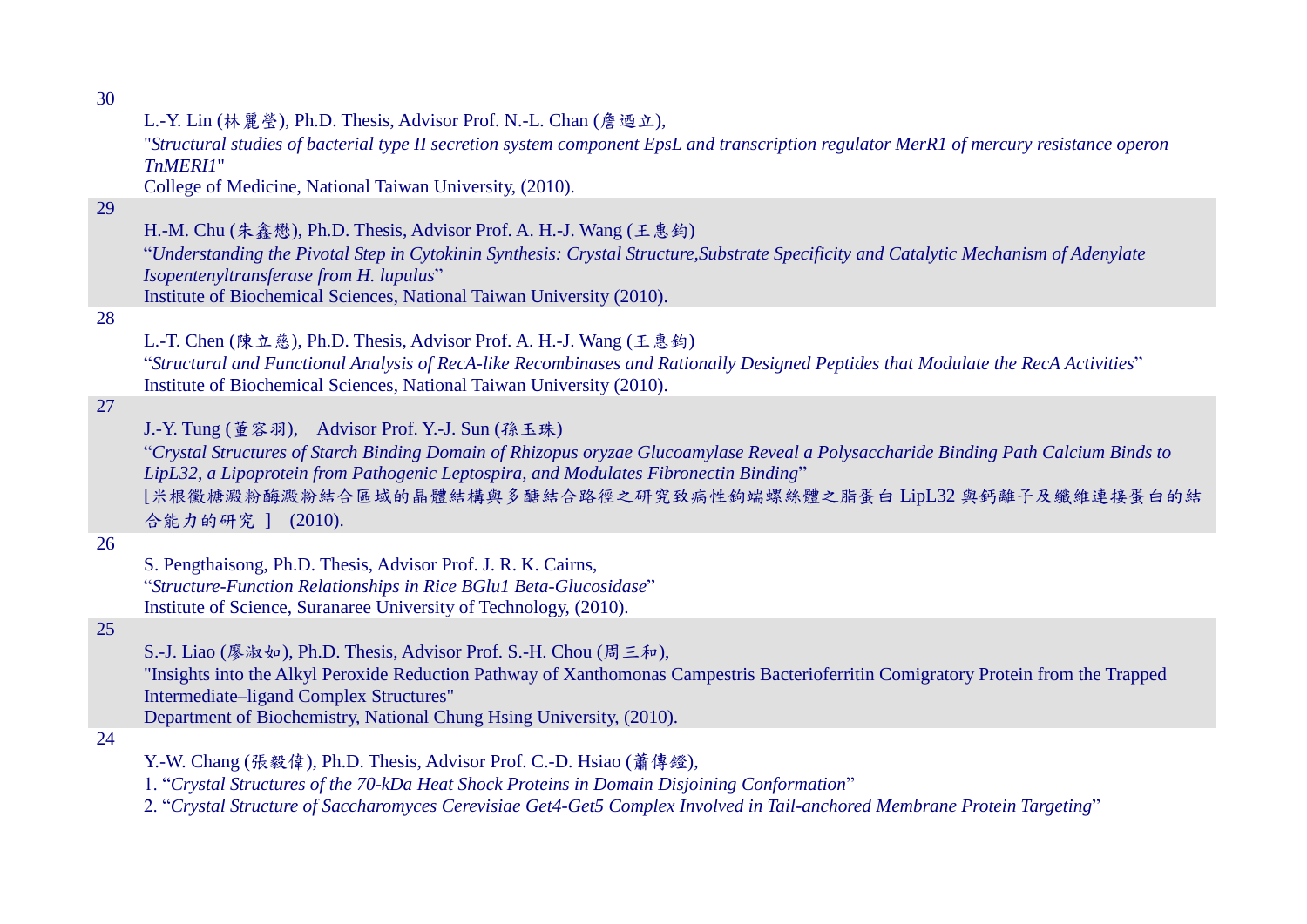*IMB, Academia Sinica, (2010).*

| 23 |                                                                                                                                                                                                                                                                               |
|----|-------------------------------------------------------------------------------------------------------------------------------------------------------------------------------------------------------------------------------------------------------------------------------|
|    | A. Kumar, Ph.D. Thesis, Advisor Prof. G. Grüber,<br>"The Trail of Nucleotides and the Traits of ADP/ATP-binding Inside the Subunits A and B of the Archaeal Energy Producer A1AO ATP<br>Synthase"<br>School of Biological Sciences, Nanyang Technological University, (2010). |
| 22 |                                                                                                                                                                                                                                                                               |
|    | C.-C Yang (楊哲權), Ph. D. Thesis, Advisor Prof. H. S. Yuan (袁小琀)<br>"Structural and Functional Studies of CRN-5 and Rrp46 in Apoptotic DNA Degradation"<br>Institute of Biochemistry and Molecular Biology, National Taiwan University (2010).                                  |
| 21 | Z. Shi (石仲浩), Ph.D. Thesis, Advisor Prof. S.-H. Yuan (袁小玲)<br>"Structural and Functional Studies of Polynucleotide Phosphorylase in RNA Binding andDegradation"<br>Institute of Biochemistry and Molecular Biology, National Taiwan University (2009).                        |
| 20 | K.-L. Tsai (蔡光磊), Ph.D. Thesis, Advisor Prof. C.-D. Hsiao (蕭傳鐙)<br>"Structural Study of Human Forkhead Transcriptional Factor FOXO3a Bound to DNA",<br>"Structural and Functional Studies of Replicative Helicase and Helicase Loader" (2009)                                 |
| 19 | C.-H. Chu(朱真嬉), Ph. D. Thesis, Advisor Prof. Y.-J. Sun (孫玉珠)<br>"Structure and Functional Studies of Two Significatant Metabolism Enzymes in Helicobacter pylori"<br>Institute of Bioinformatics and Structural Biology, National Tsing-Hua University (2009).                |
| 18 | S. Chumnarsilpa, Ph. D Thesis, Advisor Prof. R.C. Robinson<br>"The Structural Basis of the Control of Actin Dynamics by the Gelsolin Superfamily of Proteins"<br>Department of Medical Biochemistry and Microbiology, Uppsala University, Sweden (2009).                      |
| 17 | Q. Ma, Ph. D Thesis, Advisor Prof. R.C. Robinson<br>"Structural and Functional Studies of Gelsolin Family Proteins"<br>Department of Medical Biochemistry and Microbiology, Uppsala University, Sweden (2009).                                                                |
| 16 | H.-J. Chen (陳蕙如), Ph. D Thesis, Advisor Prof. A. H.-J. Wang (王惠鈞)<br>"Structure, Assembly, and Mechanism of a PLP-dependent Dodecameric L-Aspartate $\beta$ -decarboxylase"                                                                                                   |

Institute of Biochemical Sciences, National Taiwan University (2009).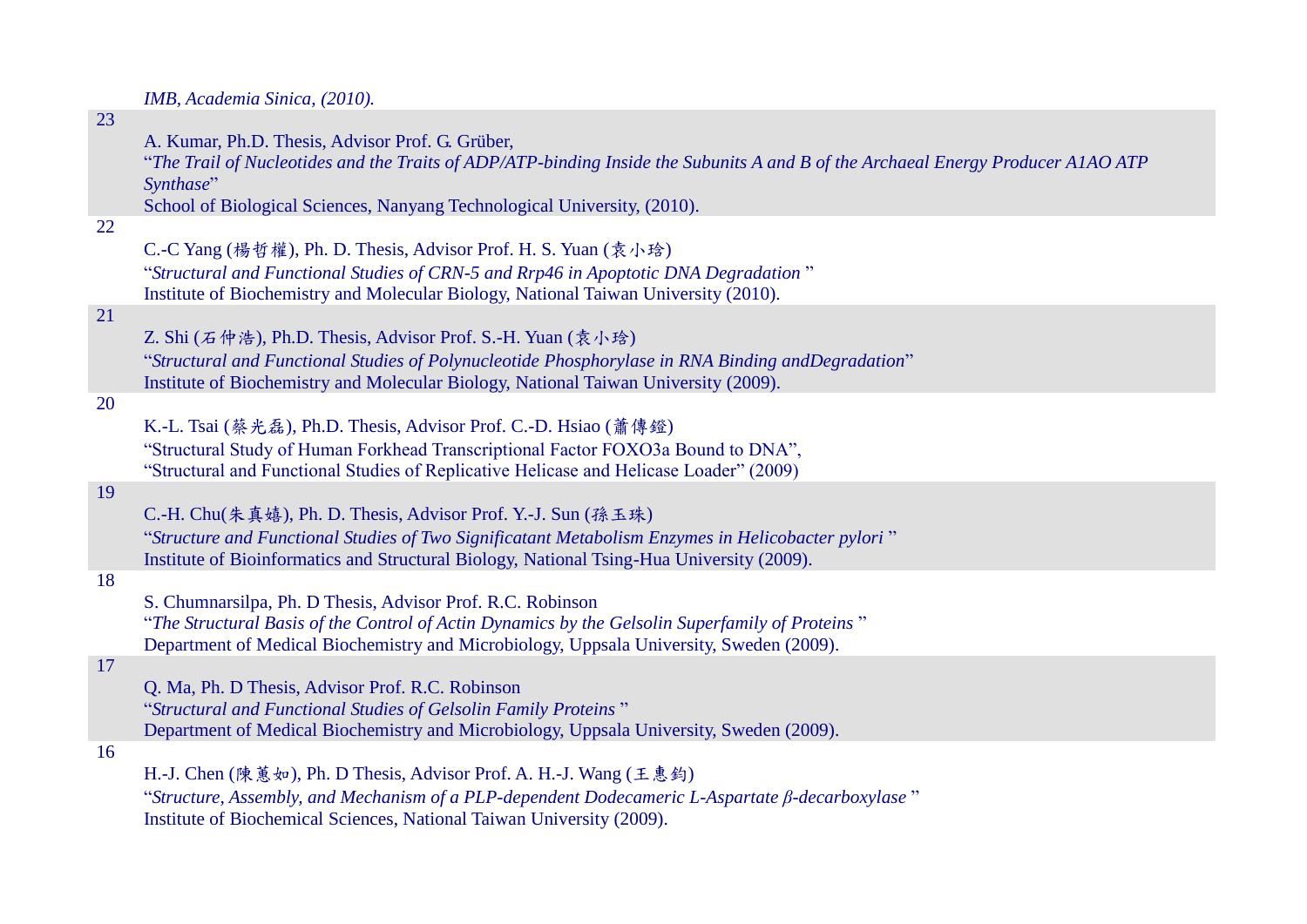| 15             |                                                                                                                                    |
|----------------|------------------------------------------------------------------------------------------------------------------------------------|
|                | S.-C. Chen (陳勝嘉), Ph. D Thesis, Advisor Prof. S.-H. Liaw (廖淑惠)                                                                     |
|                | "Structural and Functional Studies of Various Deaminases and Reductases Involved in Riboflavin Biosynthesis"                       |
|                | Institute of Biochemistry and Molecular Biology, National Yang-Ming University (2009).                                             |
| 14             |                                                                                                                                    |
|                | W.-C. Cheng (鄭文琦), Ph. D Thesis, Advisor Prof. W.-C. Wang (王雯静)                                                                    |
|                | "Structure-based Discovery of Helicobacter pylori and Mycobacterium tuberculosis Shikimate Kinase Inhibitors"                      |
|                | Institute of Molecular and Cellular Biology, Tsing Hua University (2009).                                                          |
| 13             |                                                                                                                                    |
|                | S. Seshadri, Ph. D Thesis, Advisor Prof. James R. Ketudat Cairns                                                                   |
|                | "Structure and Function of Rice Oryza sativa L.) $\beta$ -Glucosidase"                                                             |
|                | School of Biochemistry, Suranaree University of Technology (2009).                                                                 |
| 12             |                                                                                                                                    |
|                | Y.-K. Wang (王裕國), Ph. D. Thesis, Advisor Prof. T. Li (李天雄)                                                                         |
|                | "Identification and Biochemical Characterization of Hemolytic Activity Emerging from Hemolysin and Non-Hemolysin Gene"             |
|                | Institure of Biological Science and Technology, National Chiao Tung University (2008).                                             |
| 11             |                                                                                                                                    |
|                | C.-H. Huang (黃駿翔), Ph. D Thesis, Advisor Prof. S.-H. Liaw (廖淑惠)                                                                    |
|                | "Glucooligosaccharide Oxidase from Acremonium strictum: Crystal Structure, 6-S-Cysteinyl, 8a-N1-Histidyl FAD and Enzyme Mechanism" |
|                | Institute of Genome Sciences, National Yang-Ming University (2008).                                                                |
| 10             |                                                                                                                                    |
|                | Chuenchor W., Advisor Prof. James R. Ketudat Cairns                                                                                |
|                | ``''(2007)                                                                                                                         |
| 9              |                                                                                                                                    |
|                | S. C. Tjong (張秀晶), Ph. D Thesis, Advisor Prof. W.-G. Wu(吳文桂)                                                                       |
|                | "Sulfoglycoconjugates Interact with Cobra Cardiotoxin"                                                                             |
|                | Department of Life Science, National Tsing-Hua University (2007).                                                                  |
| 8              |                                                                                                                                    |
|                | J.-Y. Tsai (蔡佳吟), Ph. D Thesis, Advisor Prof. Y.-J. Sun (孫玉珠)                                                                      |
|                | "Structural Genomic Study of Helicobacter pylori Proteins by X-ray Crystallography"                                                |
|                | Institute of Bioinformatics and Structural Biology, National Tsing-Hua University (2007).                                          |
| $\overline{7}$ |                                                                                                                                    |
|                | C.-Y. Chen (陳青諭), Ph. D Thesis, Advisor Prof. A. H.-J. Wang (王惠鈞)                                                                  |
|                |                                                                                                                                    |

"*Probing the DNA Kink Structure Induced by the Hyperthermophilic Chromosomal Protein Sac7d using Site-directed Mutagenesis and X-ray*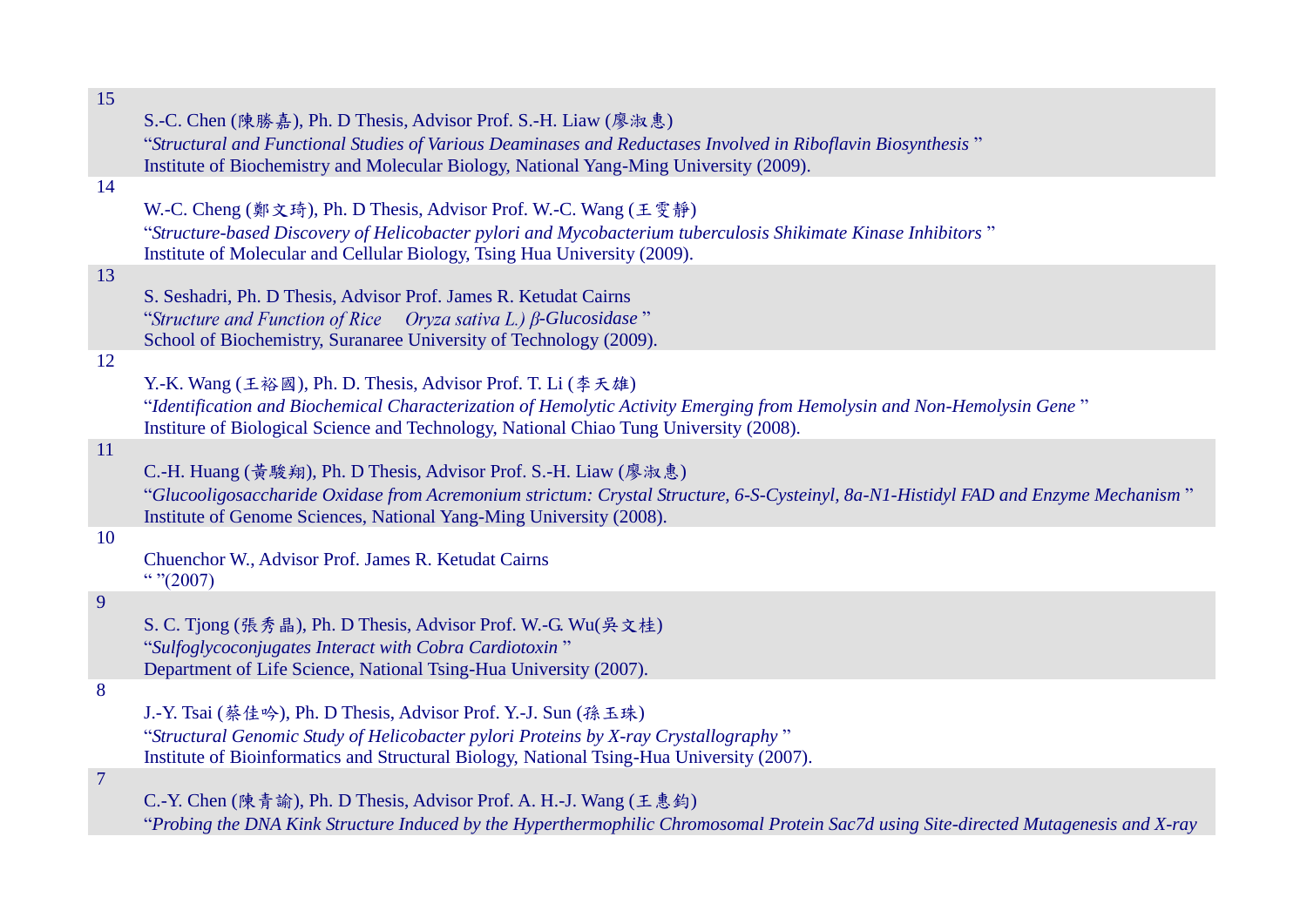|                 | Crystallography"<br>Department of Chemistry, Taiwan University (2005).                                                                                                                                                                                                                                                                             |
|-----------------|----------------------------------------------------------------------------------------------------------------------------------------------------------------------------------------------------------------------------------------------------------------------------------------------------------------------------------------------------|
| 6               | Y. Chen (陳曄), Ph. D Thesis, Advisor Prof. N.-L. Chan (詹迺立)<br>"Structural and Functional Analyses of the N-terminal Domain of XpsE, An Essential Component of the Xanthomonas campestris Type II<br><b>Secretion System</b> "<br>Institute of Biochemistry, Chung Hsing University (2005).                                                         |
| $5\overline{)}$ | W.-C. Chiu (邱偉鈞), Ph. D Thesis, Advisor Prof. W.-C. Wang (王雯静)<br>"Structural Basis for Catalytic Racemization and Substrate Specificity of an N-acylamino Acid Racemase Homologue from Deinococcus<br>Radiodurans"<br>Institute of Molecular and Cellular Biology, Tsing Hua University (2005).                                                   |
| $\overline{4}$  | M.-F. Hsu (許敏峯), Ph. D Thesis, Advisor Prof. A. H.-J. Wang (王惠鈞)<br>"Structural and Functional Analysis of Sialic Acid Synthase"<br>Institute of Biochemical Sciences, Taiwan University (2005).                                                                                                                                                   |
| $\overline{3}$  | K.-F. Huang (黃開發), Ph. D Thesis, Advisor Prof. A. H.-J. Wang (王惠鈞)<br>"Post-translationally Pyroglutamate Formation on Proteins: Studies on Protein Production, Crystal Structures, Catalysis Mechanism,<br>Inhibition and Pathophysiology of Human Glutaminyl Cyclase"<br>Institute of Biochemical Sciences, Taiwan University (2005).            |
| $\overline{2}$  | J.-S. Liu (劉家欣), Ph. D Thesis, Advisor Prof. W.-C. Wang (王雯静)<br>"Studies on the Rhizopus Sp. Aspartic Protease and X-ray Crystallography Crystal Structure"<br>Institute of Molecular and Cellular Biology, Tsing Hua University (2005).                                                                                                          |
| $\overline{1}$  | C.-L. Li (李家隆), Ph. D. Thesis, Advisor Prof. H. S. Yuan (袁小琀)<br>"Structural and Functional Characterization of Two Enzymes Involved in DNA Synthesis and Breakdown: Vibrio Vulnificus Nuclease (Vvn)<br>and Human Cytosolic Thymidine Kinase"<br>Department of Biochemistry and Molecular Biology, College of Medicine, Taiwan University (2003). |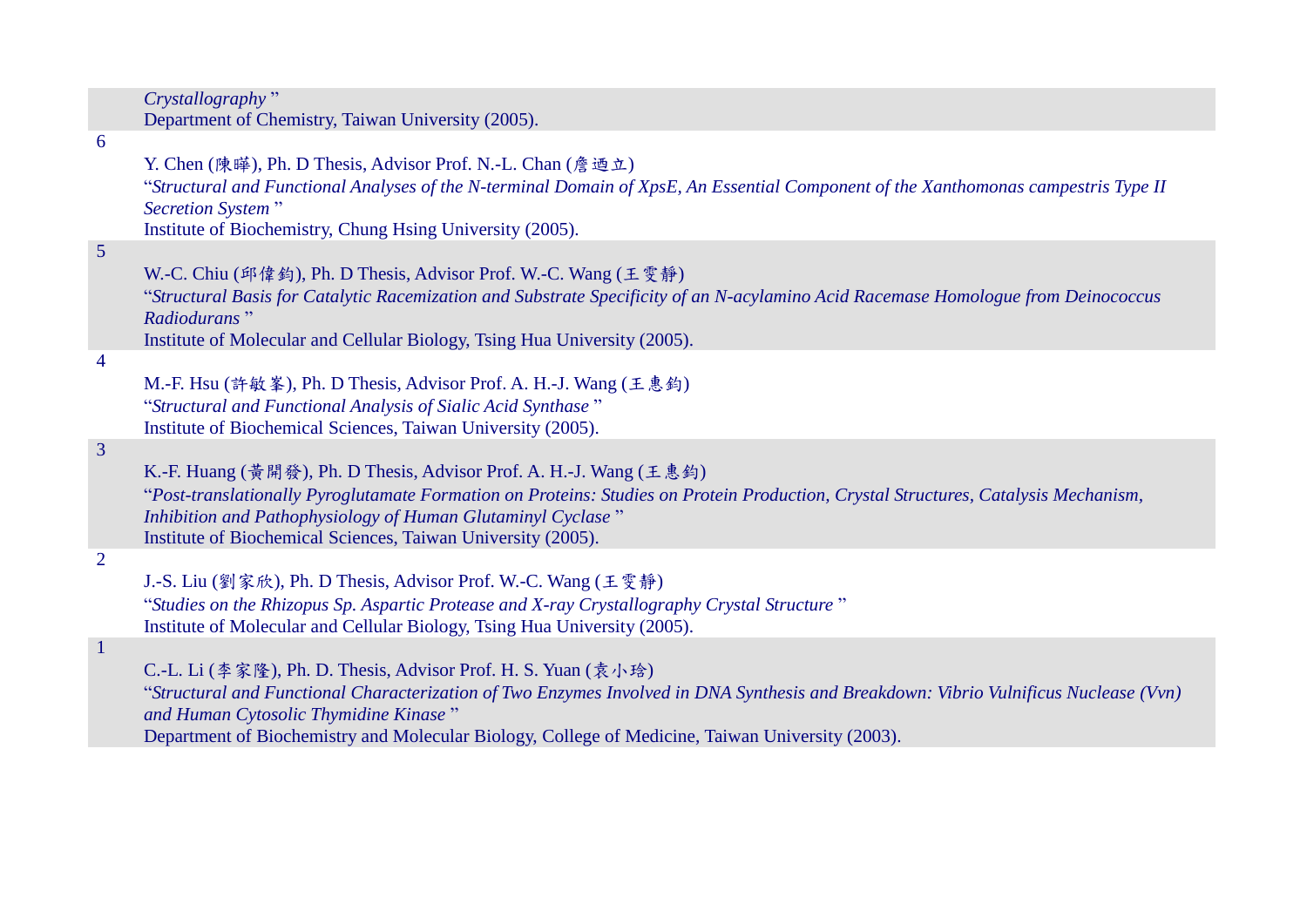# *2015~2003 (MS)*

| 160 |                                                                                                                                        |
|-----|----------------------------------------------------------------------------------------------------------------------------------------|
|     | H.-H. Lin (林欣慧), Advisor Prof. P.-C. Lyu (呂平江)                                                                                         |
|     | "dFABP Drosophila Fatty Acid-Binding Protein."                                                                                         |
|     | Institute of Bioinformatics and Structural Biology, National Tsing Hua University. (2015)                                              |
| 159 |                                                                                                                                        |
|     | L. Silapasom, Advisor Prof. K. Krusong                                                                                                 |
|     | "Cloning and expression of pullulanase from Weissella confusa."                                                                        |
|     | Faculty of Science, Department of Biochemistry, Chulalongkorn University. (2015)                                                       |
| 158 |                                                                                                                                        |
|     | J.-C. Yin (尹睿婕), Advisor Prof. S.-Y. Wang (王淑鶯)                                                                                        |
|     | "Crystal structure and functional analysis of the Clostridium difficile sortase."                                                      |
|     | Department of Microbiology and Immunology, National Cheng Kung University. (2015)                                                      |
| 157 |                                                                                                                                        |
|     | C.-W. Lin (林均蔚), Advisor Prof. J.-H. Liu (劉俊宏)                                                                                         |
|     | "Improvement of metal ions acquisition ability of Dps protein from Klebsiella oxytoca."                                                |
|     | Institute of Genomics and Bioinformatics, National Chung Hsing University. (2015)                                                      |
| 156 |                                                                                                                                        |
|     | S.-J. Chuang (莊尚儒), Advisor Prof. C.-Y. Chou (周記源)                                                                                     |
|     | "Studies on the inhibitory mechanism of human ubiquitin specific protease 2 by thiopurine analogues."                                  |
|     | Department of Life Science, National Yang-Ming University. (2015)                                                                      |
| 155 |                                                                                                                                        |
|     | Reamonn Ko (高耀駿), Advisor Prof. M. Kotaka                                                                                              |
|     | "X-ray Crystallographic Studies of Plasmodium falciparum Adenylate Kinases."                                                           |
|     | Dept. of Physiology, The Univ. of Hong Kong. (2015)                                                                                    |
| 154 |                                                                                                                                        |
|     | K. Jaturontakul, Advisor Prof. K. Krusong                                                                                              |
|     | "Characterization of viral responsive protein 15 and its possible role in nuclear import/export of virus in black tiger shrimp Penaeus |
|     | monodon."                                                                                                                              |
|     | Department of Biochemistry, Faculty of Science, Chulalongkorn University. (2014)                                                       |
| 153 |                                                                                                                                        |
|     |                                                                                                                                        |

S. Arayamethakorn,Advisor Prof. K. Krusong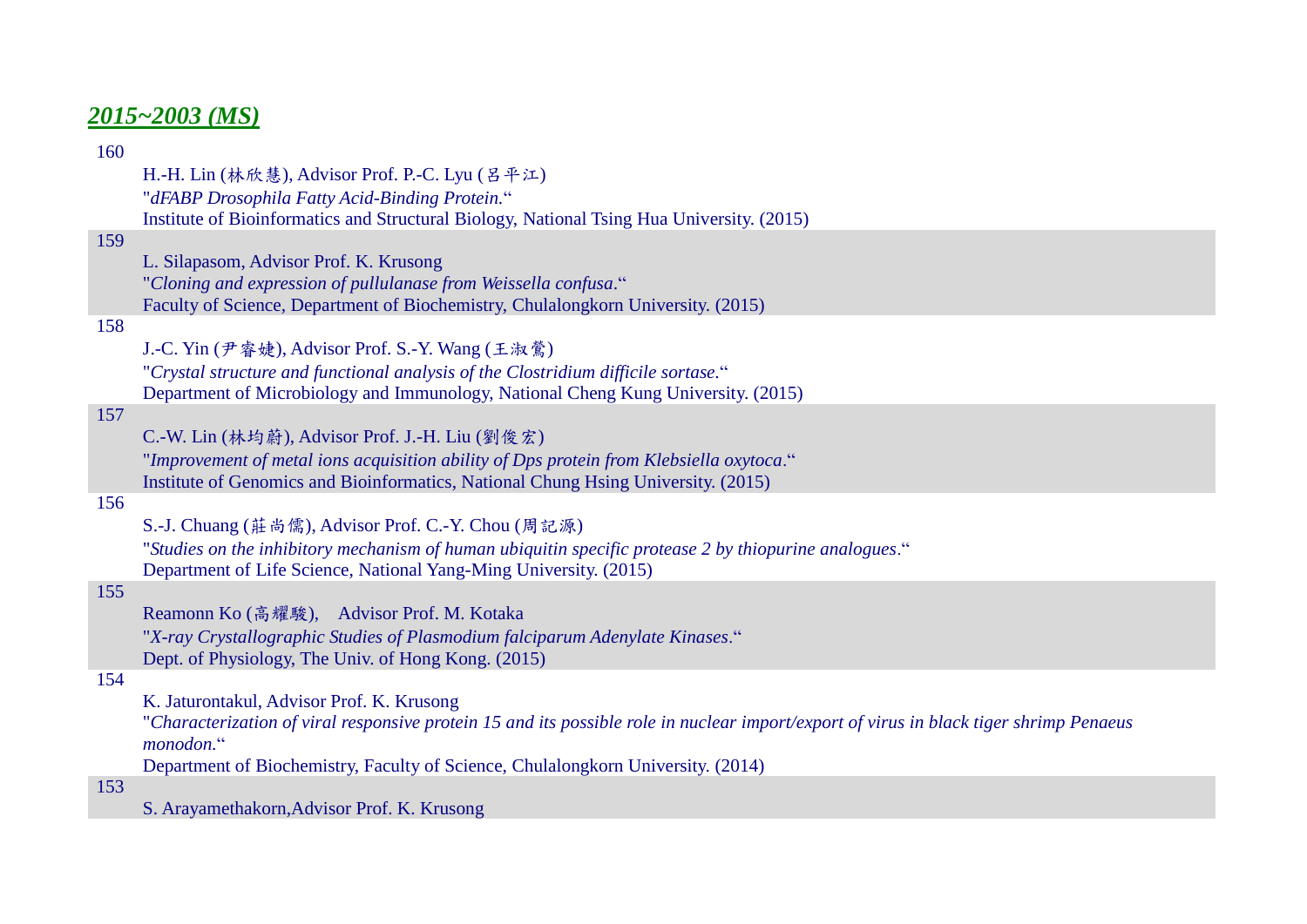|     | "Structure and Function Analysis of crustinPm1 and crustinPm7 from black tiger shrimp Penaeus monodon."                                  |
|-----|------------------------------------------------------------------------------------------------------------------------------------------|
|     | Department of Biochemistry, Faculty of Science, Chulalongkorn University. (2014)                                                         |
| 152 |                                                                                                                                          |
|     | (劉冠廷), Advisor Prof. C.-S. Yang (楊啟伸),                                                                                                   |
|     | "Convert an unknown function microbial rhodopsin from Haloquadratum walsbyi into a light-driven proton pump."                            |
|     | Biochemical Science and Technology, National Taiwan University. (2014)                                                                   |
| 151 |                                                                                                                                          |
|     | (蔡存傑), Advisor Prof. C.-S. Yang (楊啟伸)                                                                                                    |
|     | "New insights of a photocurrent method for functional measurement of light-driven ion transportation in microbial rhodopsins".           |
|     | Biochemical Science and Technology, National Taiwan University. (2014)                                                                   |
| 150 |                                                                                                                                          |
|     | Ann (韓怡安), Advisor Prof. C.-S. Yang (楊啟伸)                                                                                                |
|     | "A study on the Functionality and Assistant Role in Phylogenetic Analysis of the Bacteriorhodopsin Cloned from a Haloarcula vallismortis |
|     | New Strain Candidate."                                                                                                                   |
|     | Biochemical Science and Technology, National Taiwan University. (2014)                                                                   |
| 149 |                                                                                                                                          |
|     | stansi (莊千瑩), Advisor Prof. M.-H. Hou (侯明宏)                                                                                              |
|     | "Mechanism studies of hornet venom phospholipase A1 catalysis and the Co(II) complex dimeric chromomycin A3 acting on DNA triplet        |
|     | repeats with X-ray crystallography."                                                                                                     |
|     | Institute of Genomics and Bioinformatics, National Chung Hsing University. (2014)                                                        |
| 148 |                                                                                                                                          |
|     | Y.-W. Chen (陳譽文), Advisor Prof. M.-H. Hou (侯明宏),                                                                                         |
|     | "Structural basis for unusual DNA conformations in CGG/CCG triplet repeats."                                                             |
|     | Institute of Genomics and Bioinformatics, National Chung Hsing University. (2014)                                                        |
| 147 |                                                                                                                                          |
|     | Y.-S. Cao (曹詠翔), Advisor Prof. S.-Y. Wang (王淑鶯)                                                                                          |
|     | "Functional study and X-ray diffraction analysis of the global regulator protein CsrA from Helicobacter pylori."                         |
|     | Department of Microbiology and Immunology, National Cheng Kung University. (2014)                                                        |
| 146 |                                                                                                                                          |
|     | C.-S. Lee (李玠姗), Advisor Prof. W.-Y. Jeng (鄭文義)                                                                                          |
|     | "Structural and Functional Studies of Staphylococcus aureus VraSR Two-Component System."                                                 |
|     | National Cheng Kung University. (2014)                                                                                                   |
| 145 |                                                                                                                                          |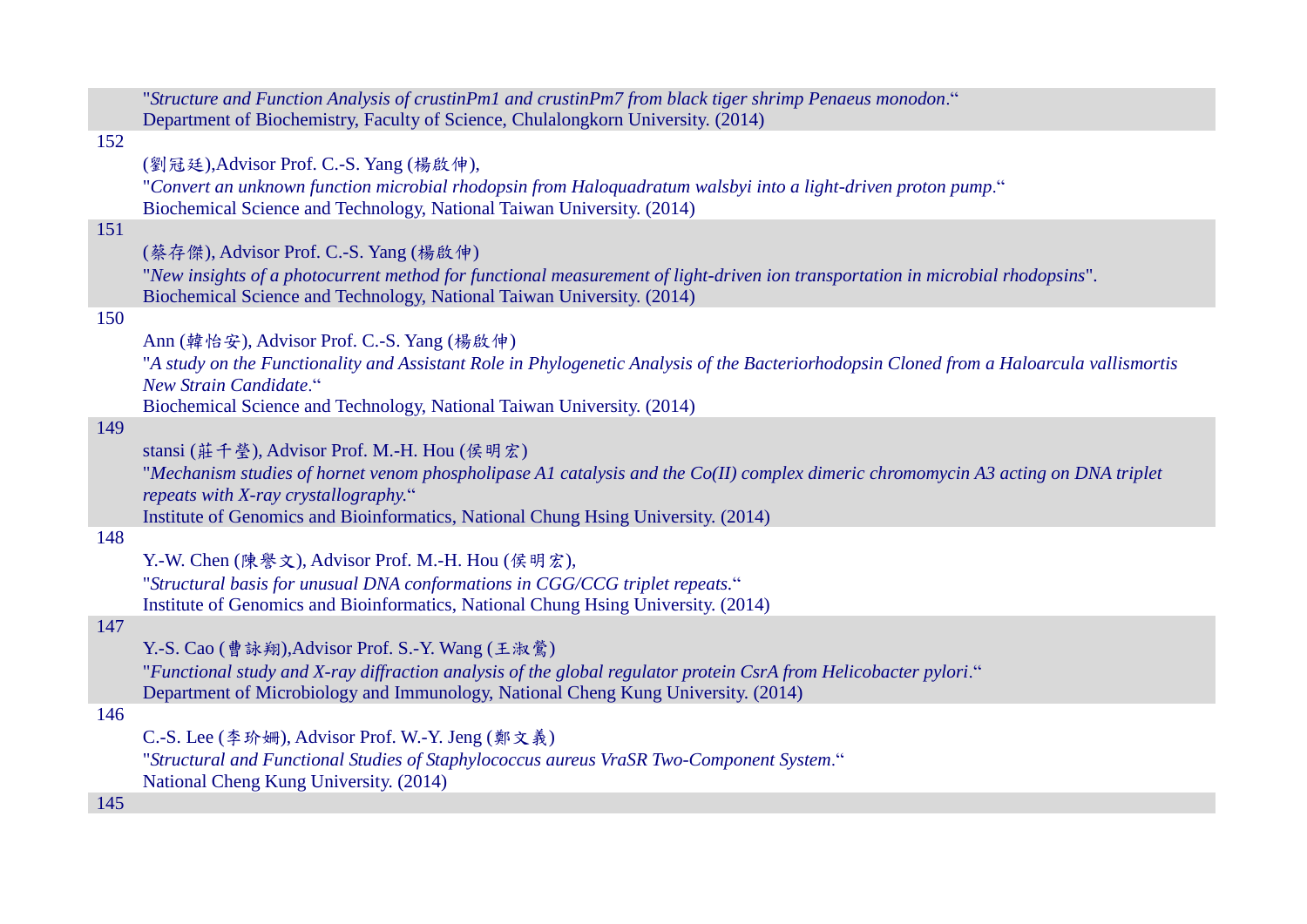王婷筠, Advisor Prof. C.-Y. Chou (周記源)

"*Flip-Flop mechanism of SARS coronavirus main protease half-of- the-sites reactivity in a dimer*." Department of Life Science, National Yang-Ming University. (2014)

# 144

TWJ (涂瑋儒), Advisor Prof. Y.-J. Sun (孫玉珠)

"*Interaction analysis of the chromosome segregation proteins, Soj and Spo0J from Helicobacter pylor*i." Department of Life Sciences, National Tsing Hua University. (2014)

# 143

| S.-Y. Lin (林省言), Advisor Prof. M.-H. Hou (侯明宏) |  |  |  |
|------------------------------------------------|--|--|--|
|------------------------------------------------|--|--|--|

"*Structure basis for identification of the N- terminal domain of coronavirus nucleocapsid protein as a potent antiviral target for drug development*."

Institute of Genomics and Bioinformatics, National Chung Hsing University. (2013)

# 142

W.-H. Tseng (曾文萱), Advisor Prof. M.-H. Hou (侯明宏)

"*Structural basis for the specific binding of the Ni(II) complex of dimeric chromomycin A3 to CCG trinucleotide repeats associated with neurological disease*".

Institute of Genomics and Bioinformatics, National Chung Hsing University. (2013)

#### 141

Y.-C. Huang (黃詠琪), Advisor Prof. Y.-S. Cheng (鄭貽生)

"*Molecular function of Ipomoelin in oligomerization for antibacterial and insecticidal ability.*" Department of Life Science & Institute of Plant Biology, National Taiwan University . (2013)

#### 140

C.-C. Chen (陳仲勤), Advisor Prof. W.-C. Wang (王雯靜)

"*Crystal Structure and Inhibitor Kinetics of Human Histone Demethylase Lysine-Specific Demethylase 4B (KDM4B)*" Department of Life Sciences, National Tsing Hua University. (2013)

# 139

M.-W. Kang (康邁文), Advisor Prof. S.-H. Chou (周三和)

"*Biochemical and structural studies of DacA and LSm14A, a c-di-AMP synthetase and a DNA sensor, respectively.*" Department of Biochemistry, National Chung Hsing University. (2013)

# 138

Y. -T. Yu (游雅婷), Advisor Prof. S.-H. Chou (周三和)

"*Studies of the Xcc Hrp regulatory protein FhrR and human innate immunity dsRNA receptor protein DDX1-DDX21 complex.*" Department of Biochemistry, National Chung Hsing University. (2013)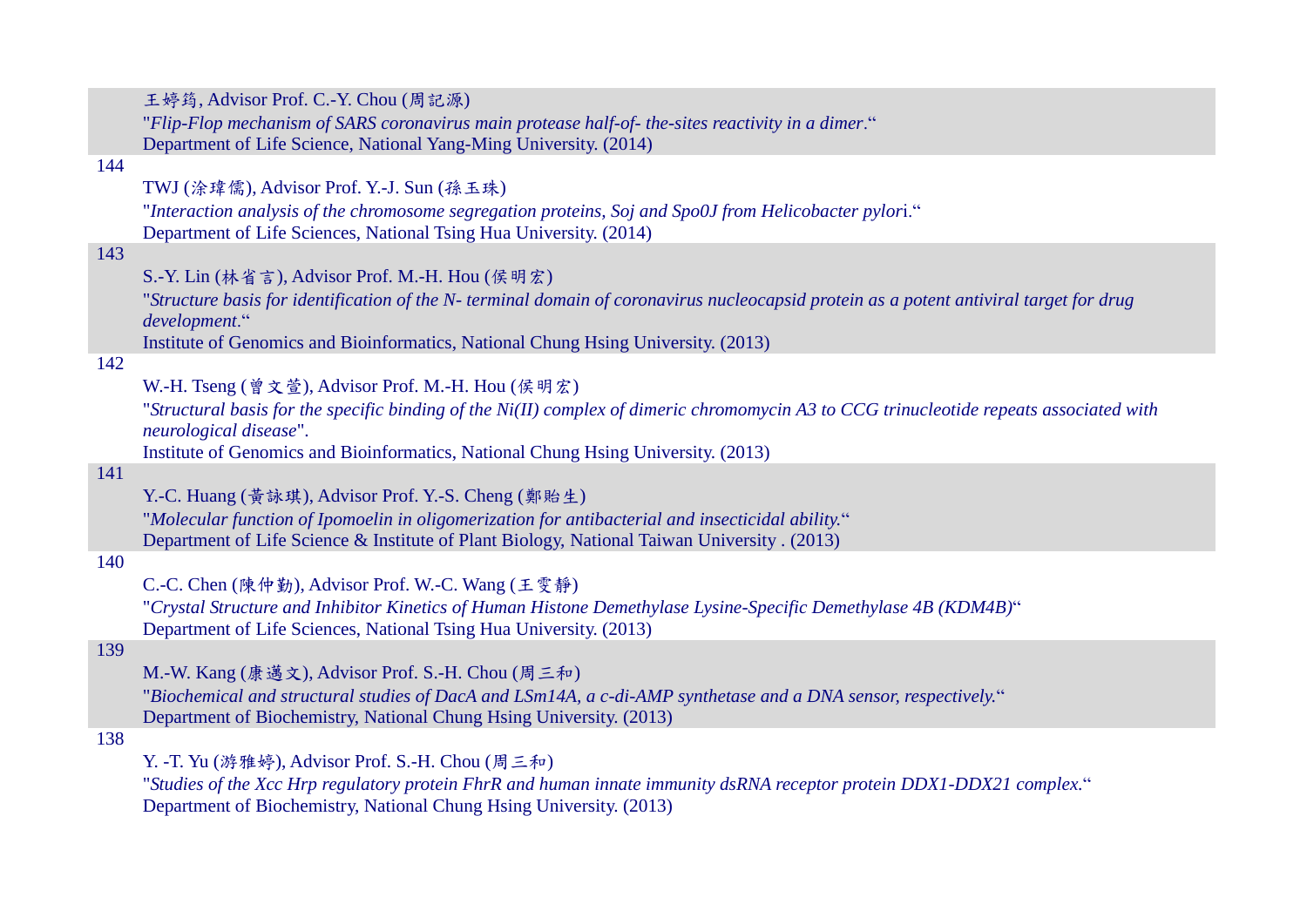| C.-K. Cheng (陳正鋼), Advisor Prof. S.-H. Chou (周三和)<br>"Structure and function studies of human STING and mouse STING"<br>Department of Biochemistry, National Chung Hsing University. (2013)<br>H.Huang (黃世勳), Advisor Prof. Y.-J. Sun (孫玉珠)<br>"Biophysical characteristics of C-terminal domain of LipL41 from pathogenic Leptospira."<br>Department of Life Sciences, National Tsing Hua University. (2013)<br>135<br>C.-E. Hsu (許嘉恩), Advisor Prof. Y.-J. Sun (孫玉珠)<br>"Structural and Functional Investigation of Spo0J from Helicobacter pylori"<br>Department of Life Sciences, National Tsing Hua University. (2013)<br>T.-Y. Yang (楊姿筠), Advisor Prof. Y.-J. Sun (孫玉珠)<br>"Structural and functional analysis of the chromosome segregation protein Soj from Helicobacter pylori"<br>Department of Life Sciences, National Tsing Hua University. (2013)<br>D.-S. Kao (高得翔), Advisor Prof. C.-H. Hsu (徐駿森)<br>"Structural Basis for the Interaction of UBZ4-Type UBD from Spartan with Ubiquitin."<br>Genome and Systems Biology Degree Program, National Taiwan University. (2013)<br>Y.-R. Jhang (張宜叡), Advisor Prof. C.-H. Hsu (徐駿森)<br>"Structure and Functional Analysis of Zebrafish Spermidine/Spermine N1-Acetyltransferase: Insight into the Substrate Recognition."<br>Department of Agricultural Chemistry, National Taiwan University. (2013)<br>Y.-T. Lin (林易霆), Advisor Prof. S.-H. Liaw (廖淑惠)<br>"Mutational Analysis of Poly(3-hydroxylbutyrate) Depolymerase from Bacillas thuringiensis"<br>Department of Life Science, National Yang-Ming University. (2013)<br>Y.-S. Lo (羅羽昇), Advisor Prof. M.-H. Hou (侯明宏)<br>"Structural basis for unusual DNA conformations:implications for neurological diseases."<br>Institute of Genomics and Bioinformatics, National Chung Hsing University. (2013) | 137 |  |
|--------------------------------------------------------------------------------------------------------------------------------------------------------------------------------------------------------------------------------------------------------------------------------------------------------------------------------------------------------------------------------------------------------------------------------------------------------------------------------------------------------------------------------------------------------------------------------------------------------------------------------------------------------------------------------------------------------------------------------------------------------------------------------------------------------------------------------------------------------------------------------------------------------------------------------------------------------------------------------------------------------------------------------------------------------------------------------------------------------------------------------------------------------------------------------------------------------------------------------------------------------------------------------------------------------------------------------------------------------------------------------------------------------------------------------------------------------------------------------------------------------------------------------------------------------------------------------------------------------------------------------------------------------------------------------------------------------------------------------------------------------------------------------------------------------------------------|-----|--|
|                                                                                                                                                                                                                                                                                                                                                                                                                                                                                                                                                                                                                                                                                                                                                                                                                                                                                                                                                                                                                                                                                                                                                                                                                                                                                                                                                                                                                                                                                                                                                                                                                                                                                                                                                                                                                          |     |  |
|                                                                                                                                                                                                                                                                                                                                                                                                                                                                                                                                                                                                                                                                                                                                                                                                                                                                                                                                                                                                                                                                                                                                                                                                                                                                                                                                                                                                                                                                                                                                                                                                                                                                                                                                                                                                                          |     |  |
|                                                                                                                                                                                                                                                                                                                                                                                                                                                                                                                                                                                                                                                                                                                                                                                                                                                                                                                                                                                                                                                                                                                                                                                                                                                                                                                                                                                                                                                                                                                                                                                                                                                                                                                                                                                                                          |     |  |
|                                                                                                                                                                                                                                                                                                                                                                                                                                                                                                                                                                                                                                                                                                                                                                                                                                                                                                                                                                                                                                                                                                                                                                                                                                                                                                                                                                                                                                                                                                                                                                                                                                                                                                                                                                                                                          | 136 |  |
|                                                                                                                                                                                                                                                                                                                                                                                                                                                                                                                                                                                                                                                                                                                                                                                                                                                                                                                                                                                                                                                                                                                                                                                                                                                                                                                                                                                                                                                                                                                                                                                                                                                                                                                                                                                                                          |     |  |
|                                                                                                                                                                                                                                                                                                                                                                                                                                                                                                                                                                                                                                                                                                                                                                                                                                                                                                                                                                                                                                                                                                                                                                                                                                                                                                                                                                                                                                                                                                                                                                                                                                                                                                                                                                                                                          |     |  |
|                                                                                                                                                                                                                                                                                                                                                                                                                                                                                                                                                                                                                                                                                                                                                                                                                                                                                                                                                                                                                                                                                                                                                                                                                                                                                                                                                                                                                                                                                                                                                                                                                                                                                                                                                                                                                          |     |  |
|                                                                                                                                                                                                                                                                                                                                                                                                                                                                                                                                                                                                                                                                                                                                                                                                                                                                                                                                                                                                                                                                                                                                                                                                                                                                                                                                                                                                                                                                                                                                                                                                                                                                                                                                                                                                                          |     |  |
|                                                                                                                                                                                                                                                                                                                                                                                                                                                                                                                                                                                                                                                                                                                                                                                                                                                                                                                                                                                                                                                                                                                                                                                                                                                                                                                                                                                                                                                                                                                                                                                                                                                                                                                                                                                                                          |     |  |
|                                                                                                                                                                                                                                                                                                                                                                                                                                                                                                                                                                                                                                                                                                                                                                                                                                                                                                                                                                                                                                                                                                                                                                                                                                                                                                                                                                                                                                                                                                                                                                                                                                                                                                                                                                                                                          |     |  |
|                                                                                                                                                                                                                                                                                                                                                                                                                                                                                                                                                                                                                                                                                                                                                                                                                                                                                                                                                                                                                                                                                                                                                                                                                                                                                                                                                                                                                                                                                                                                                                                                                                                                                                                                                                                                                          | 134 |  |
|                                                                                                                                                                                                                                                                                                                                                                                                                                                                                                                                                                                                                                                                                                                                                                                                                                                                                                                                                                                                                                                                                                                                                                                                                                                                                                                                                                                                                                                                                                                                                                                                                                                                                                                                                                                                                          |     |  |
|                                                                                                                                                                                                                                                                                                                                                                                                                                                                                                                                                                                                                                                                                                                                                                                                                                                                                                                                                                                                                                                                                                                                                                                                                                                                                                                                                                                                                                                                                                                                                                                                                                                                                                                                                                                                                          |     |  |
|                                                                                                                                                                                                                                                                                                                                                                                                                                                                                                                                                                                                                                                                                                                                                                                                                                                                                                                                                                                                                                                                                                                                                                                                                                                                                                                                                                                                                                                                                                                                                                                                                                                                                                                                                                                                                          |     |  |
|                                                                                                                                                                                                                                                                                                                                                                                                                                                                                                                                                                                                                                                                                                                                                                                                                                                                                                                                                                                                                                                                                                                                                                                                                                                                                                                                                                                                                                                                                                                                                                                                                                                                                                                                                                                                                          | 133 |  |
|                                                                                                                                                                                                                                                                                                                                                                                                                                                                                                                                                                                                                                                                                                                                                                                                                                                                                                                                                                                                                                                                                                                                                                                                                                                                                                                                                                                                                                                                                                                                                                                                                                                                                                                                                                                                                          |     |  |
|                                                                                                                                                                                                                                                                                                                                                                                                                                                                                                                                                                                                                                                                                                                                                                                                                                                                                                                                                                                                                                                                                                                                                                                                                                                                                                                                                                                                                                                                                                                                                                                                                                                                                                                                                                                                                          |     |  |
|                                                                                                                                                                                                                                                                                                                                                                                                                                                                                                                                                                                                                                                                                                                                                                                                                                                                                                                                                                                                                                                                                                                                                                                                                                                                                                                                                                                                                                                                                                                                                                                                                                                                                                                                                                                                                          |     |  |
|                                                                                                                                                                                                                                                                                                                                                                                                                                                                                                                                                                                                                                                                                                                                                                                                                                                                                                                                                                                                                                                                                                                                                                                                                                                                                                                                                                                                                                                                                                                                                                                                                                                                                                                                                                                                                          | 132 |  |
|                                                                                                                                                                                                                                                                                                                                                                                                                                                                                                                                                                                                                                                                                                                                                                                                                                                                                                                                                                                                                                                                                                                                                                                                                                                                                                                                                                                                                                                                                                                                                                                                                                                                                                                                                                                                                          |     |  |
|                                                                                                                                                                                                                                                                                                                                                                                                                                                                                                                                                                                                                                                                                                                                                                                                                                                                                                                                                                                                                                                                                                                                                                                                                                                                                                                                                                                                                                                                                                                                                                                                                                                                                                                                                                                                                          |     |  |
|                                                                                                                                                                                                                                                                                                                                                                                                                                                                                                                                                                                                                                                                                                                                                                                                                                                                                                                                                                                                                                                                                                                                                                                                                                                                                                                                                                                                                                                                                                                                                                                                                                                                                                                                                                                                                          | 131 |  |
|                                                                                                                                                                                                                                                                                                                                                                                                                                                                                                                                                                                                                                                                                                                                                                                                                                                                                                                                                                                                                                                                                                                                                                                                                                                                                                                                                                                                                                                                                                                                                                                                                                                                                                                                                                                                                          |     |  |
|                                                                                                                                                                                                                                                                                                                                                                                                                                                                                                                                                                                                                                                                                                                                                                                                                                                                                                                                                                                                                                                                                                                                                                                                                                                                                                                                                                                                                                                                                                                                                                                                                                                                                                                                                                                                                          |     |  |
|                                                                                                                                                                                                                                                                                                                                                                                                                                                                                                                                                                                                                                                                                                                                                                                                                                                                                                                                                                                                                                                                                                                                                                                                                                                                                                                                                                                                                                                                                                                                                                                                                                                                                                                                                                                                                          |     |  |
|                                                                                                                                                                                                                                                                                                                                                                                                                                                                                                                                                                                                                                                                                                                                                                                                                                                                                                                                                                                                                                                                                                                                                                                                                                                                                                                                                                                                                                                                                                                                                                                                                                                                                                                                                                                                                          | 130 |  |
|                                                                                                                                                                                                                                                                                                                                                                                                                                                                                                                                                                                                                                                                                                                                                                                                                                                                                                                                                                                                                                                                                                                                                                                                                                                                                                                                                                                                                                                                                                                                                                                                                                                                                                                                                                                                                          |     |  |
|                                                                                                                                                                                                                                                                                                                                                                                                                                                                                                                                                                                                                                                                                                                                                                                                                                                                                                                                                                                                                                                                                                                                                                                                                                                                                                                                                                                                                                                                                                                                                                                                                                                                                                                                                                                                                          |     |  |
|                                                                                                                                                                                                                                                                                                                                                                                                                                                                                                                                                                                                                                                                                                                                                                                                                                                                                                                                                                                                                                                                                                                                                                                                                                                                                                                                                                                                                                                                                                                                                                                                                                                                                                                                                                                                                          |     |  |
|                                                                                                                                                                                                                                                                                                                                                                                                                                                                                                                                                                                                                                                                                                                                                                                                                                                                                                                                                                                                                                                                                                                                                                                                                                                                                                                                                                                                                                                                                                                                                                                                                                                                                                                                                                                                                          | 129 |  |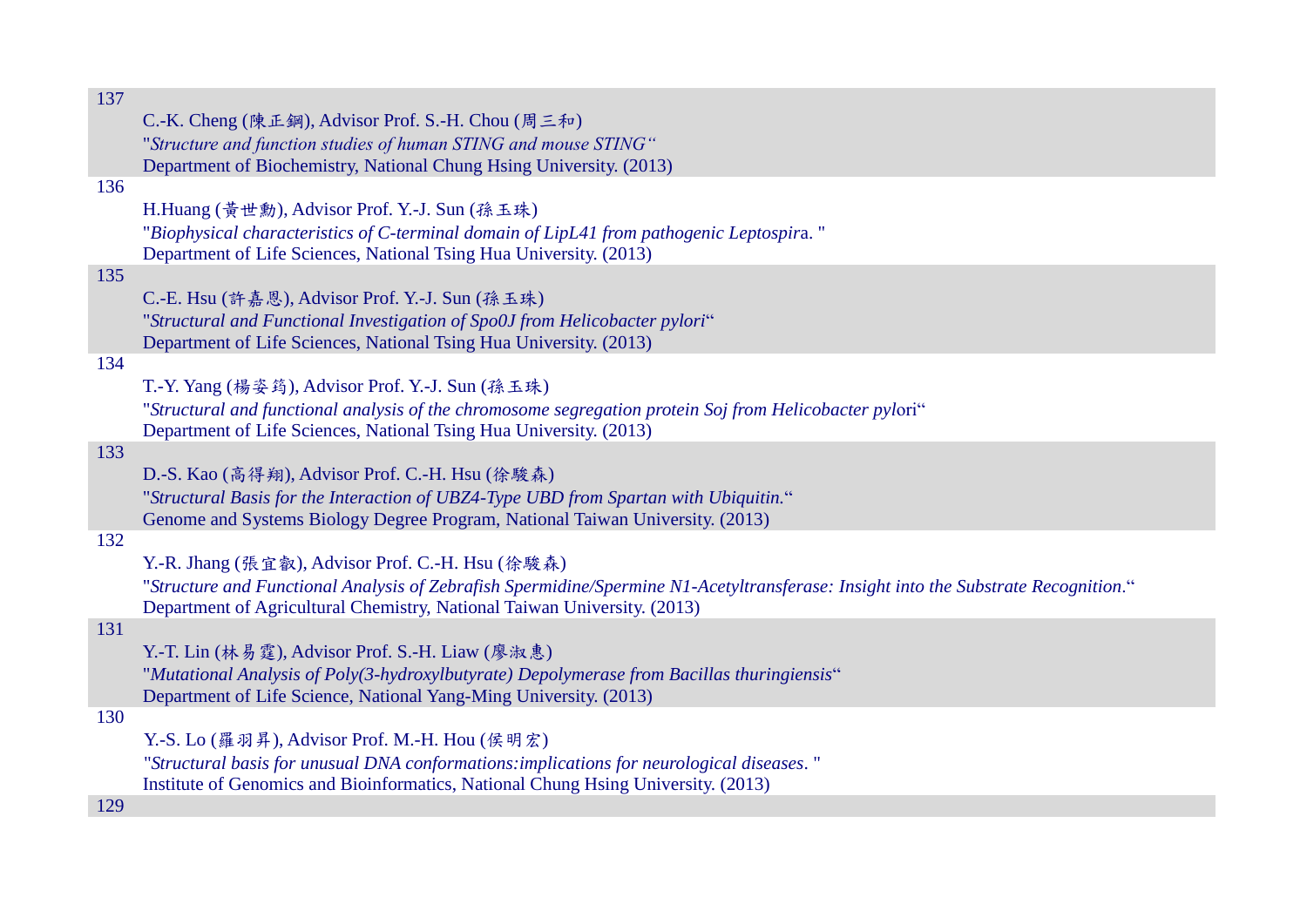|     | HYC (陳虹頤), Advisor Prof. (周記源)                                                                                                                      |
|-----|-----------------------------------------------------------------------------------------------------------------------------------------------------|
|     | "Structural basis of ubiquitin recognition by the severe acute respiratory syndrome coronavirus papain-like protease."                              |
|     | Department of Life Science, National Yang-Ming University. (2013)                                                                                   |
| 128 |                                                                                                                                                     |
|     | Y.-S. Cheng (鄭雅珊), M.S. Thesis, Advisor Prof. (劉嘉睿)                                                                                                 |
|     | "Crystal structural studies and genetic engineering of Thermotoga maritima cellulase Cel12A."                                                       |
|     | Institute of Biotechnology, National Taiwan University. (2013)                                                                                      |
| 127 |                                                                                                                                                     |
|     | H.-P, Yi (易修平), Advisor Prof. C.-S. Yang (楊啟伸)                                                                                                      |
|     | "Establishment of an Indium tin oxide (ITO)-coated electrochemical device for monitoring the dynamic movements of ions and microbial<br>rhodopsins" |
|     | Biochemical Science and Technology, National Taiwan University. (2013)                                                                              |
| 126 |                                                                                                                                                     |
|     | Y.-C. Chen (陳怡臻), Advisor Prof. S.-H. Yuan (袁小琀),                                                                                                   |
|     | "Structural and Functional Studies of TatD in DNA Binding and Degradation"                                                                          |
|     | IMB, Academia Sinica. (2012)                                                                                                                        |
| 125 |                                                                                                                                                     |
|     | P. J. Shan (白如珊), Advisor Prof. (周記源), and S.-H. Liaw (廖淑惠),                                                                                        |
|     | "Functional Roles of Dimerization in the Glycopeptide Hexose Oxidase Dbv29"                                                                         |
|     | Department of Life Science, National Yang-Ming University. (2012)                                                                                   |
| 124 |                                                                                                                                                     |
|     | Y.-A. Chou (周衍安), Advisor Prof. C.-Y. Chou (周記源), Department of Life Science, National Yang-Ming University and T.-H. Lin (林達                       |
|     | 顯),                                                                                                                                                 |
|     | "Structural Determination of ApoE(222-271) by X-ray Crystallography"                                                                                |
|     | Institute of Biochemistry and Molecular Biology, National Yang-Ming University, (2012)                                                              |
| 123 |                                                                                                                                                     |
|     | Y.-W. Chou (周雅文), Advisor Prof. C.-Y. Chou (周記源),                                                                                                   |
|     | "Differential Domain Stability and Zn2+ Protection of the Severe Acute Respiratory Syndrome Coronavirus Papain-like Protease"                       |
|     | Department of Life Science, National Yang-Ming University. (2012)                                                                                   |
| 122 |                                                                                                                                                     |
|     | Y.-H. Huang (黃彥華), Advisor Prof. C.-Y. Huang (黃晟洋),                                                                                                 |
|     | "Comparative Study on ssDNA Binding-modes of SSB and PriB"                                                                                          |

Department of Biomedical Sciences,Chung Shan Medical University (2012)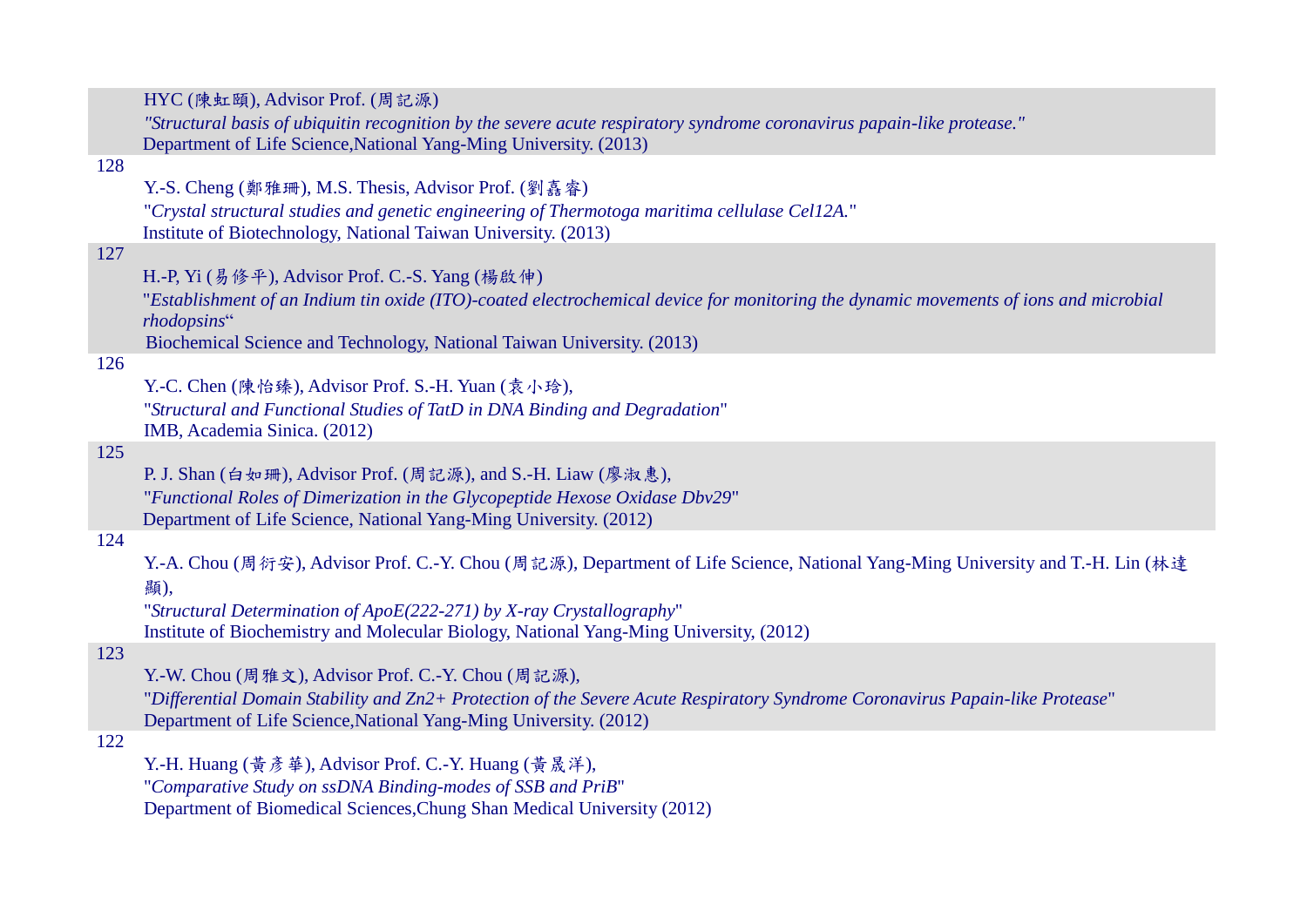| C.-C. Hsieh (謝佳展), Advisor Prof. H.-S. Yin (殷獻生),                                                                                 |
|-----------------------------------------------------------------------------------------------------------------------------------|
| "Forward Kinetic Assay of Phosphopantetheine Adenylyltransferase from Helicobacter pylori and Its Critical Residue Mutants"       |
| Institute of Bioinformatics and Structural Biology, National Tsing Hua University (2012)                                          |
|                                                                                                                                   |
| Y.-L. Wu (吳以樂), Advisor Prof. H.-S. Yin (殷獻生),                                                                                    |
| "Proteomics Analysis of Avian Reovirus Infected Host Cells to Identify Candidate Proteins Involved in Virus Infection Mechanisms" |
| Institute of Bioinformatics and Structural Biology, National Tsing Hua University. (2012)                                         |
|                                                                                                                                   |
|                                                                                                                                   |
| Y.-W. Hua (花玉紋), Advisor Prof. W.-C. Wang (王雯静),                                                                                  |
| "Investigation of Helicobater Pylori Virulence Factors: Amidase and Flagella-associated Regulators"                               |
| Department of Life Sciences, National Tsing Hua University. (2012)                                                                |
|                                                                                                                                   |
| C.-Y. Yang (楊政諭), Advisor Prof. C.-I. Chang (張崇毅),                                                                                |
| "Purification and Crystallization of MtaLonA1 from Meiothermus Taiwanensis"                                                       |
| College of Life Science, National Taiwan University. (2012)                                                                       |
|                                                                                                                                   |
| J.-K. Li (黎振凱), Advisor Prof. C.-I Chang (張崇毅),                                                                                   |
| "Structural Analysis of the N-terminal Domain of MtaLonC from Meiothermus Taiwanensis"                                            |
| College of Life Science, National Taiwan University. (2012)                                                                       |
|                                                                                                                                   |
| S.-J. Hung (洪聖柔), Advisor Prof. J.-H. Liu (劉俊宏),                                                                                  |
| "PERT: an Integrated Informatics Platform for Thermostable Protein Design"                                                        |
| Institute of Genomics and Bioinformatics, National Chung Hsing University. (2012)                                                 |
|                                                                                                                                   |
| R.-E. Wu (吳瑞恩), Advisor Prof. J.-H. Liu (劉俊宏)                                                                                     |
| "Protein-protein Interaction Study of Rsc8 and Htl1 from Saccharomyces cerevisiae"                                                |
| Institute of Genomics and Bioinformatics, National Chung Hsing University. (2012)                                                 |
|                                                                                                                                   |
| W.-C. Hsiao (蕭文鵑), Advisor Prof. S.-C. Lin (林世昌), and C.-M. Chen (陳全木),                                                           |
| "Structural and Biochemical Studies of the Toll-like Receptor TIR Domain and Adaptor Protein TIR Domain Interaction""             |
| Department of Life Sciences, National Chung Hsing University. (2012)                                                              |
|                                                                                                                                   |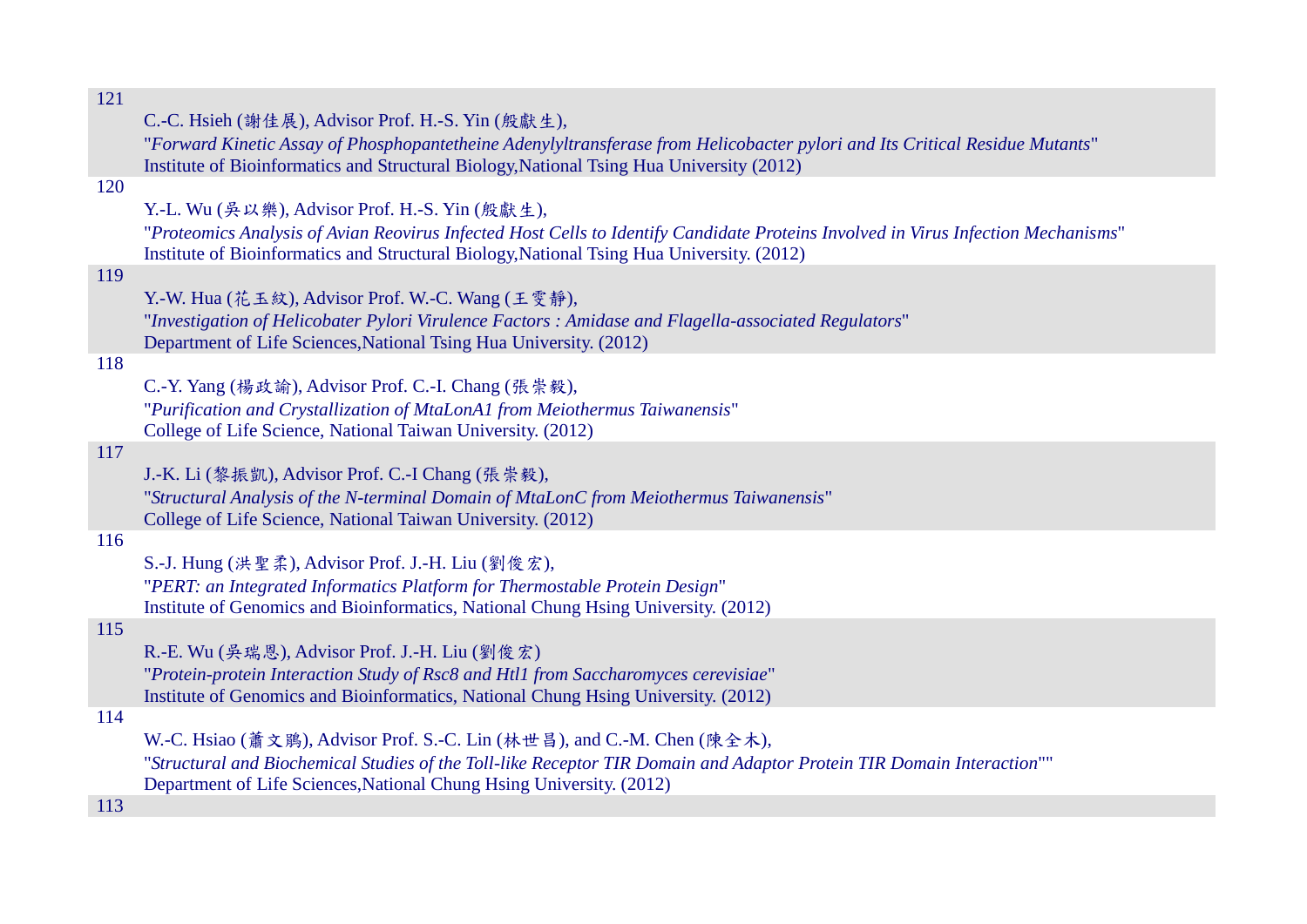|     | C.-H. Fei (費俊憲), Advisor Prof. S.-Y. Wang (王淑鶯)                                                                                                                                       |
|-----|---------------------------------------------------------------------------------------------------------------------------------------------------------------------------------------|
|     | "Studies on the Interaction between the Peroxide Regulator PerR and its cognate DNA in Streptococcus pyogenes"                                                                        |
|     | Department of Microbiology and Immunology, National Cheng Kung University. (2012)                                                                                                     |
| 112 |                                                                                                                                                                                       |
|     | W. T. Huang (黄婉婷), Advisor Prof. T.-K. Wu (吳東昆)                                                                                                                                       |
|     | "The Study of Mutational Effect on Hemolytic Activity, Membrane Binding Ability, and Protein Quaternary Structure of Thermostable Direct<br>Hemolysin (TDH) from Grimontia hollisae." |
|     | Department of Biol. Science & Technology, National Chiao Tung University. (2012).                                                                                                     |
| 111 |                                                                                                                                                                                       |
|     | Y.-C. Tsai (蔡彥俊), Advisor Prof. Y.-J. Sun (孫玉珠)                                                                                                                                       |
|     | "crystal Structure of Cell Binding Factor from Helicobacter pylori."                                                                                                                  |
|     | Department of Life Sciences, National Tsing Hua University. (2012).                                                                                                                   |
| 110 |                                                                                                                                                                                       |
|     | Y. Duh (杜莉雲), Advisor Prof. H. S. Yuan (袁小玲), Institute of Molecular Biology and J.-C. Huang (黃智生)                                                                                    |
|     | "Insights into the Sequence Specificity of RNase T in Digestion of Nucleic Acids."                                                                                                    |
|     | Department of Biotechnology and Laboratory Science in Medicine, National Yang Ming University. (2012).                                                                                |
| 109 |                                                                                                                                                                                       |
|     | C.-M. Hsieh (謝詔名), M.S. Thesis, Advisor Prof. N.-L. Chan (詹迺立),                                                                                                                       |
|     | "Toward the Structural Analyese of Human Topoisomerase IIIalpha and IIIbeta"                                                                                                          |
|     | College of Medicine, National Taiwan University, (2012).                                                                                                                              |
| 108 |                                                                                                                                                                                       |
|     | H. Y. L (廖泓淵), M.S. Thesis, Advisor Prof. N.-L. Chan (詹迺立),                                                                                                                           |
|     | "Structural Analyses of Thromboxane Synthase"                                                                                                                                         |
|     | College of Medicine, National Taiwan University, (2012).                                                                                                                              |
| 107 |                                                                                                                                                                                       |
|     | J.-N. Liao (廖貞妮), M.S. Thesis, Advisor Prof. P.-C. Lyu (呂平江),                                                                                                                         |
|     | "Enzyme kinetic and substrate/ligand binding of Drosophila dopamine N-acetyltransferase"                                                                                              |
|     | Institute of Bioinformatics and Structural Biology, National Tsing Hua University, (2012).                                                                                            |
| 106 |                                                                                                                                                                                       |
|     | C.-Y. Nien (粘值菀), M.S. Thesis, Advisor Prof. J.-H. Liu (劉俊宏),                                                                                                                         |
|     | "1. Crystal structure determination of glutaredoxin from Chlorella sorokiniana T-89                                                                                                   |
|     | 2. Crystal structure determination and kinetics analysis of trehalose synthase from Picrophilus torridus "                                                                            |
|     | Institute of Genomics and Bioinformatics, National Chung Hsing University., (2012).                                                                                                   |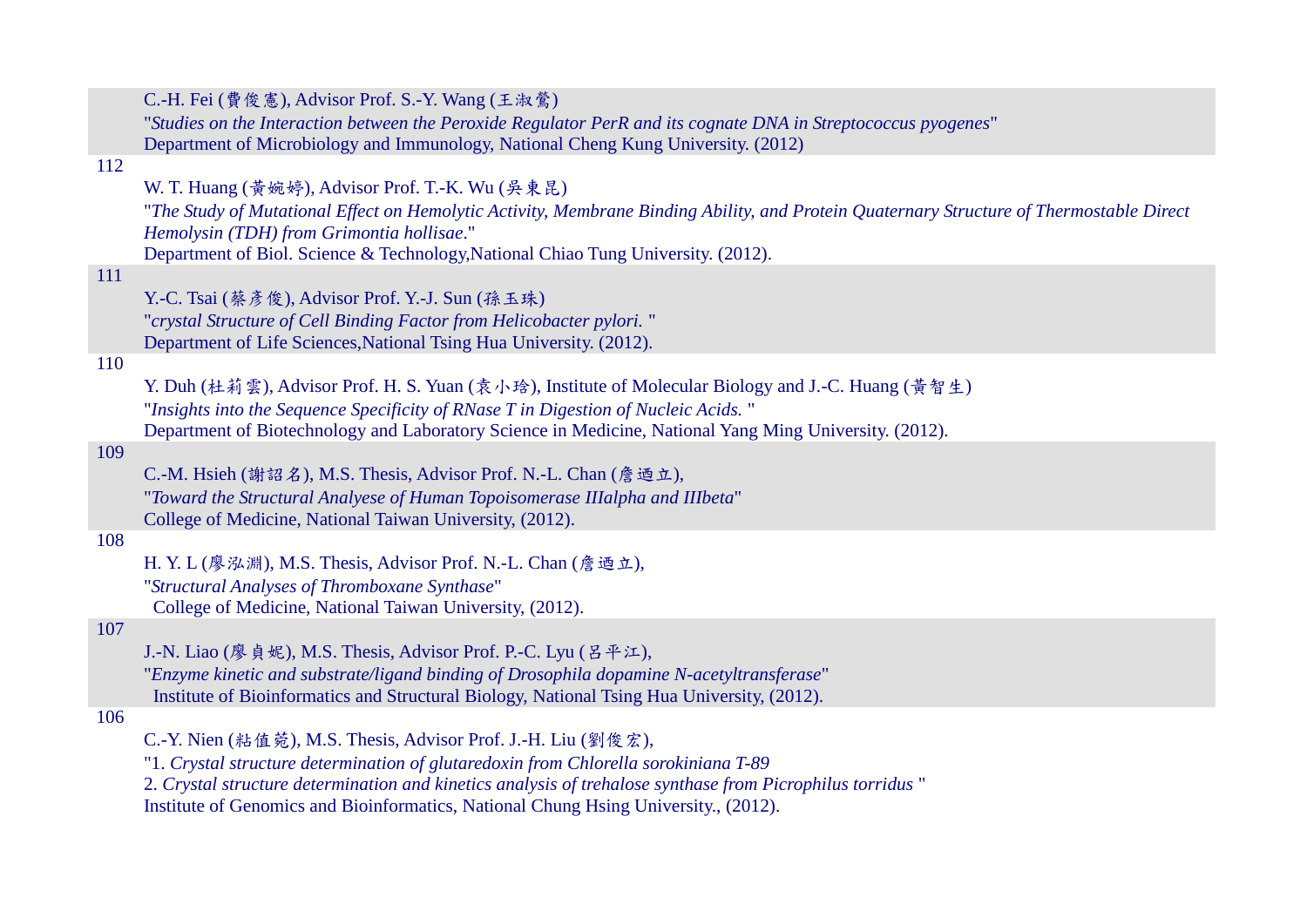|     | Y. S. LIN (林育賢), M.S. Thesis, Advisor Prof. S.-H. Chou (周三和),                                                                     |
|-----|-----------------------------------------------------------------------------------------------------------------------------------|
|     | "Structure and functional studies of the Stenotrophomonas maltophilia SM0233 protein containing a cNMP binding domain and a GGDEF |
|     | diguanylate cyclase domain"                                                                                                       |
|     | Department of Biochemistry, National Chung Hsing University, (2012).                                                              |
| 104 |                                                                                                                                   |
|     | J. I. Liu (劉俊良), M.S. Thesis, Advisor Prof. S.-H. Chou (周三和),                                                                     |
|     | "Structure and function studies of protein Xcc6448 in complex with cGMP from Xanthomonas campestris"                              |
|     | Department of Biochemistry, National Chung Hsing University, (2012).                                                              |
| 103 |                                                                                                                                   |
|     | Y.-T. Liao (廖怡婷), M.S. Thesis, Advisor Prof. S.-H. Chou (周三和),                                                                    |
|     | "Preparation and functional studies of FimXEAL-c-di-GMP and FimXEAL-c-di-GMP–PilZ complexes from Xanthomonas campestris"          |
|     | Department of Biochemistry, National Chung Hsing University, (2012).                                                              |
| 102 |                                                                                                                                   |
|     | T.-J. Chen (陳粲然), M.S. Thesis, Advisor Prof. W.-C. Wang (王雯静),                                                                    |
|     | "Structure-activity Investigation of Shikimate Pathway Enzyme from Helicobacter pylori and Mycobacterium tuberculosis: Shikimate  |
|     | Dehydrigenase and 3-Dehydroquinate Synthase"                                                                                      |
|     | Department of Life Sciences, National Tsing Hua University, (2012).                                                               |
| 101 |                                                                                                                                   |
|     | K.-W. Fan (范凱雯), M.S. Thesis, Advisor Prof. Y.-S. Cheng (鄭貽生),                                                                    |
|     | "Study on Functional Domain of Tarocystatin for Oligomerization and Inhibition Activity"                                          |
|     | Department of Life Science & Institute of Plant Biology National Taiwan University, (2012).                                       |
| 100 |                                                                                                                                   |
|     | C.-Y. Chen (陳俊彥), M.S. Thesis, Advisor Prof. Y.-S. Cheng (鄭貽生),                                                                   |
|     | "Crystal structure of FIP1 and its cooperative activity with FIN219/JAR1"                                                         |
|     | Department of Life Science & Institute of Plant Biology National Taiwan University, (2012).                                       |
| 99  |                                                                                                                                   |
|     | S.-H. Lin-Chung (林張聖彙), Advisor Prof. S.-Y. Wang (王淑鶯),                                                                           |
|     | "Effect of Metal Ions on the Structure and Function of PerR in Group A Streptococcus"                                             |
|     | National Cheng Kung University. (2012)                                                                                            |
| 98  |                                                                                                                                   |
|     | Y.-H. Tsao (曹藝薰), Advisor Prof. W.-N. Huang (黃維寧)                                                                                 |
|     | "The Study of Phospholipase A2 and Inhibitors Interaction."                                                                       |
|     |                                                                                                                                   |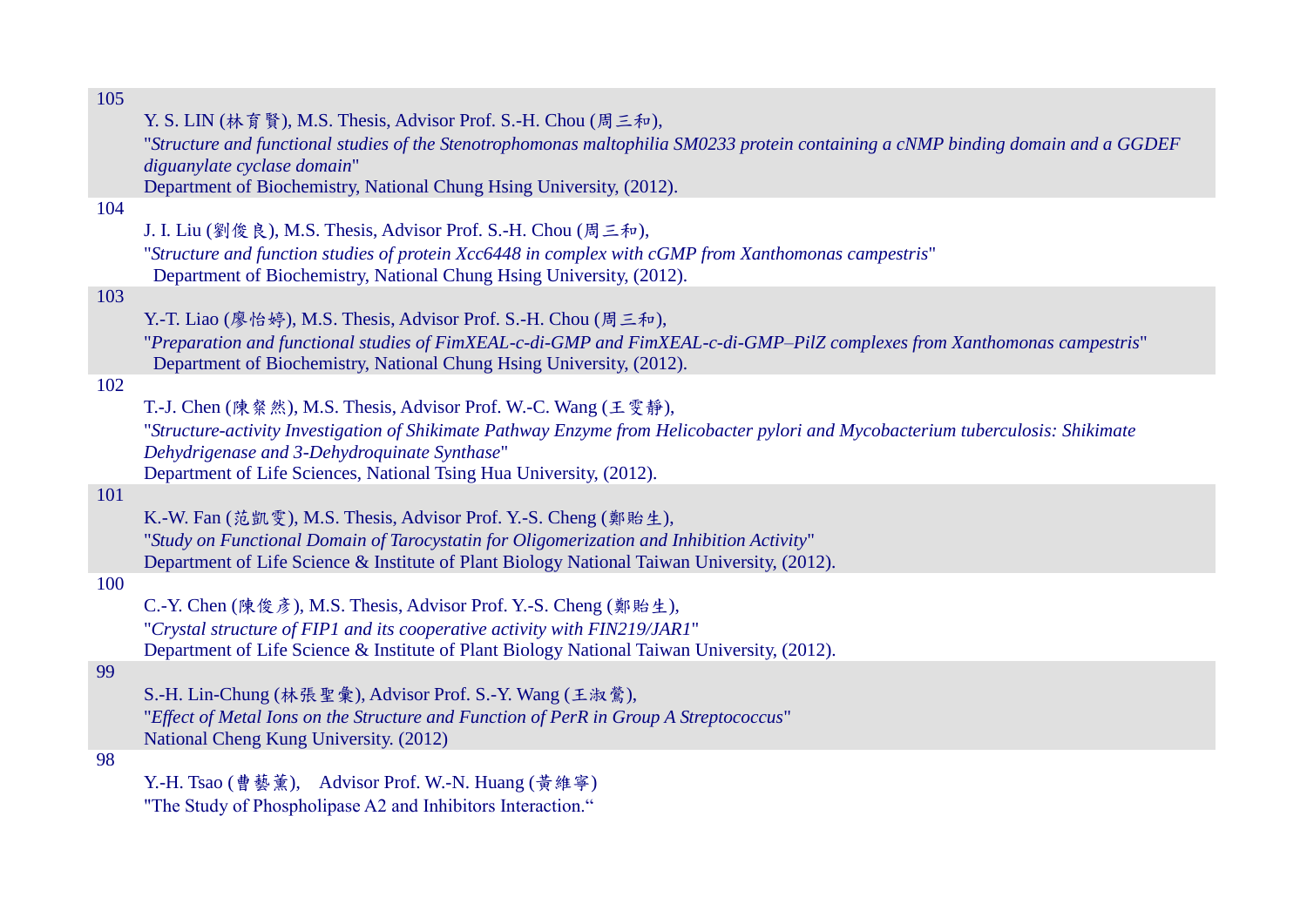Department of Biotechnology, Yuanpei University. (2011) 97 H.-T. Chen (陳希滌), Advisor Prof. (周記源), and S.-H. Liaw (廖淑惠) "Cofactor preference and structural stability of various reductases in riboflavin biosynthesis" Department of Life Science,National Yang-Ming University. (2011) 96 Y.-W. Chen (陳昱彣), Advisor Prof. H.-S. Yin (殷獻生) "*Crystallization and coenzyme A binding assay of phosphopantetheine adenylyltransferase mutants from Helicobacter pylori*." Institute of Bioinformatics and Structural Biology, National Tsing Hua University. (2011) 95 M. C. Hung (洪銘駿), Advisor Prof. Y. Chen (陳曄) *"Purification and Crystal Structural Analysis of the Blue Fluorescent Protein of Vibrio Vulnificus"* Institute of Bioinformatics and Structural Biology,National Tsing Hua University (2011). 94 C.-L. Chen (陳嘉龍), Advisor Prof. Y.-J. Sun (孫玉珠) *"Crystal Structure of Helicobacter Pylori Glutathionylspermidine Synthetase ATP Complex"* Institute of Bioinformatics and Structural Biology,National Tsing Hua University (2011). 93 C.-H. Lin (林佳欣),Advisor Prof. W.-C. Wang (王雯靜) *"Biochemical Characterization and Drug Discovery of Shikimate Dehydrogenase from Helicobacter pylori"* Institute of Bioinformatics and Structural Biology,National Tsing Hua University (2011). 92 K.-W. Chen (陳冠文), Advisor Prof. W.-C. Wang (王雯靜) "*Structural Determination of Flavin-dependent Thymidylate Synthase from Campylobacter jejuni*" Institute of Bioinformatics and Structural Biology,National Tsing Hua University (2011). 91 Y.-C. Yu (余宜家), Advisor Prof. Y.-J. Sun (孫玉珠) *"Crystal Structure and Functional Studies of the Cell Binding Factor from Helicobacter pylori" [*幽門螺旋桿菌細胞結合因子晶體結構與功能之研究*]* Institute of Bioinformatics and Structural Biology,National Tsing Hua University (2011). 90

C. C. Wei (張竹瑋),Advisor Prof. J.-H. Liu (劉俊宏)

" *Improvement of Thermostability of Trehalose Synthase from Picrophilus Torridus*"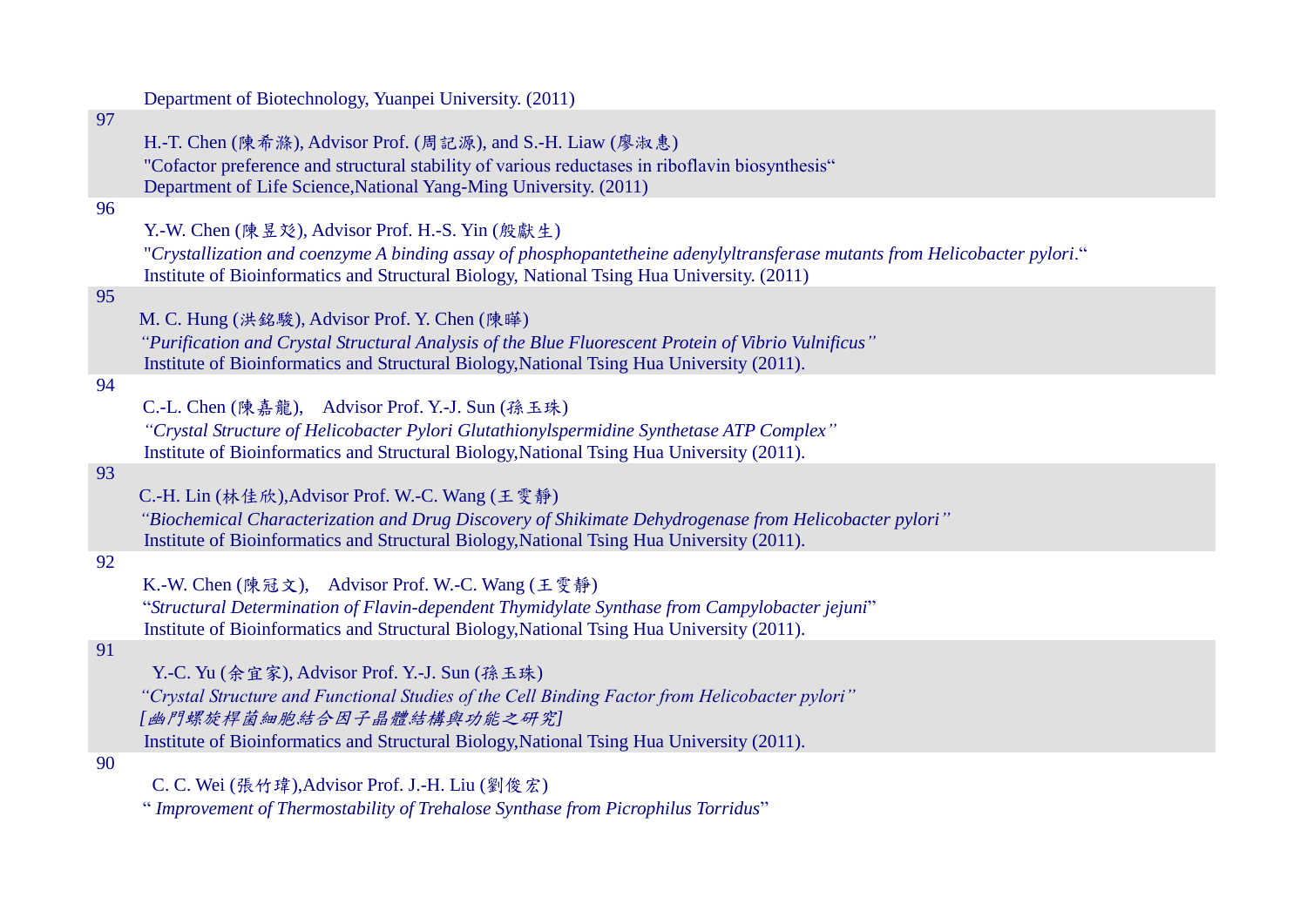89 W. C. Chang (張維倢), Advisor Prof. Y.-S. Cheng (鄭貽生) " *Quaternary Structural and Energetic Analysis of Ipomoelin in Complex with Various Carbohydrates Reveals Its Versatile Binding Properties[*甘藷凝集素 *ipomoelin* 四級結構與多種醣類之熱力學分析顯示其多變的結合特性*]*"(2011). 88 W. L. Law, Advisor Prof. M. Kotaka "*Expression, Purification and Preliminary X-ray Crystallographic Studies of Two Nucleotide Binding Proteins.*"  $(2011).$ 87 P. Prasert, Advisor Prof. J. R. Cairns " *Structural Analysis of Sugar Binding to BGlu1 E176Q and Its Transglycosylation Products.*" (2011). 86 H.-Y. Lai (賴興顗), Advisor Prof. C.-Y. Chou (周記源) "*Interaction Between Severe Acute Respiratory Syndrome Coronavirus Papain-like Protease and its Ligand*" [嚴重急性呼吸道症候群之似木瓜素蛋白水解酶與其反應物及兩種抑制劑結合之探討]. Department of Life Science,National Yang-Ming University (2010). 85 W. S. Lu (呂文翔), Advisor Prof. H.-S. Yin (殷獻生) "*High-Resolution Crystal Structure of Chicken Cytokine Interleukin-1 Beta Reveals Differences in Receptor Binding Compared to Human Interleukin-1 Beta*" Institute of Bioinformatics and Structural Biology,National Tsing Hua University (2010). 84 I.-J. Chen (陳怡蓉), Advisor Prof. M.-H. Hou (侯明宏) "*The Crucial Role of Arg106 in RNA-binding of Human Coronavirus OC43 Nucleocapsid Protein*" [探討人類冠狀病毒 OC43 核殼蛋白的 Arg106 與 RNA 結合的分子機制] National Chung Hsing University (2010). 83 P.-C. Chen (陳品臻), Advisor Prof. Y.-J. Sun (孫玉珠) "*Crystal Structure of Helicobacter pylori Uridine Monophosphate Kinase GTP Complex Reveals an Allosteric Regulation*" [幽門螺旋桿菌尿嘧啶核苷酸激酶 GTP 複合物晶體結構及其異位調控機制] Department of Life Sciences,National Tsing Hua University (2010).

*[*提升 *Picrophilus torridus* 海藻糖合成酶的熱穩定性*]*(2011).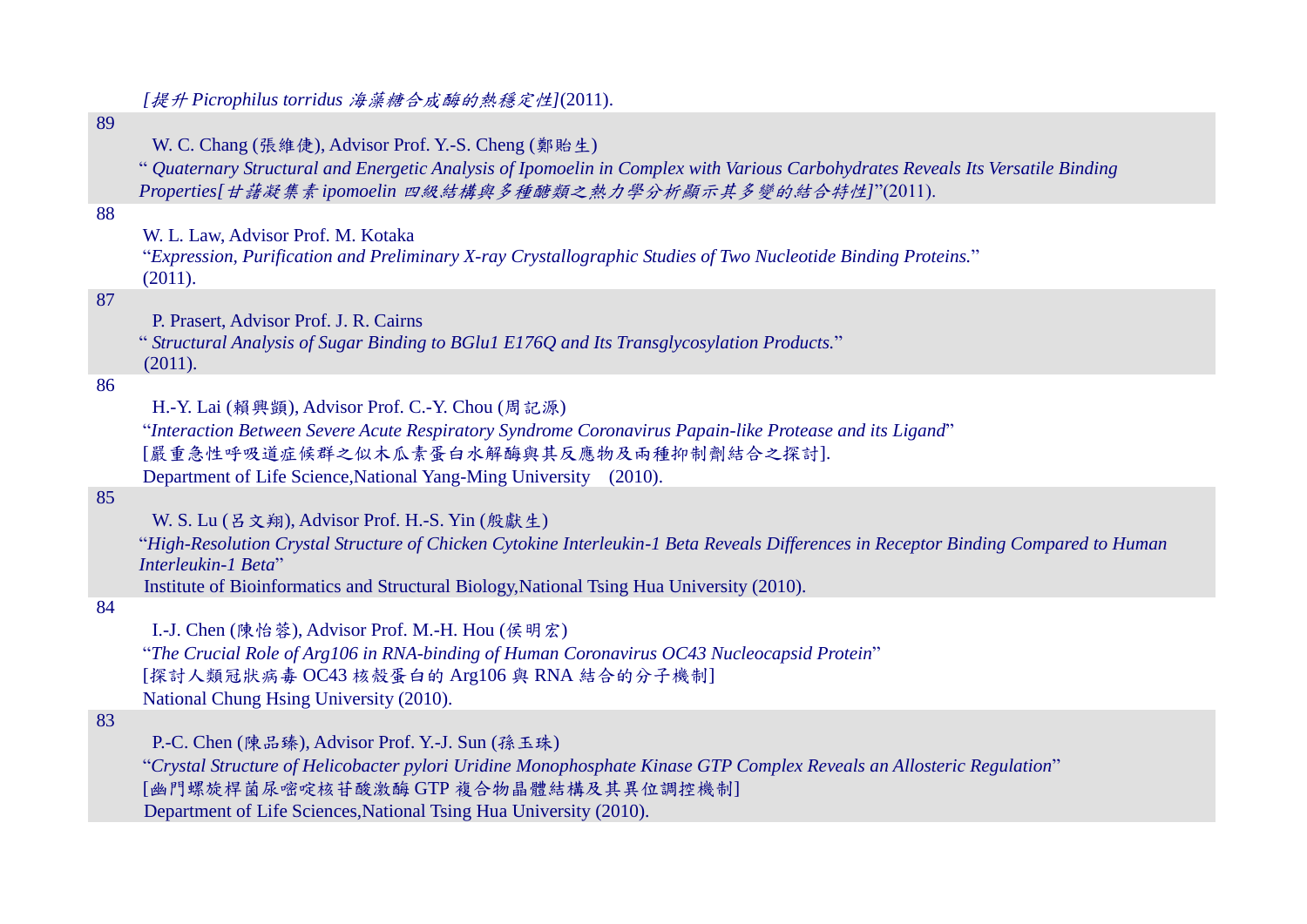|  |  |  |  |  |  |  | S.-W. Lin (林士暐), Advisor Prof. Y.-J. Sun (孫玉珠) |  |
|--|--|--|--|--|--|--|------------------------------------------------|--|
|--|--|--|--|--|--|--|------------------------------------------------|--|

"*Crystal Structures of Starch Binding Domain of Glucoamylase from Rhizopus oryzae in Complex with Isomaltooligosaccharide*" [米根黴菌葡萄糖澱粉酶之澱粉結合蛋白與異麥芽寡糖複合物晶體結構之研究]*"*

Department of Life Sciences,National Tsing Hua University (2010).

# 81

Y.-S. Wen (溫怡翔), Advisor Prof. W.-C. Wang (王雯靜)

"*Crystal Structure of the Dehydroquinate Synthase Complex from Mycobacterium Tuberculosis*" Department of Life Sciences,National Tsing Hua University (2010).

#### 80

W.-T. Chung (鍾宛婷),Advisor Prof. W.-C. Wang (王雯靜)

"*Crystal Structure of Extracellular Metalloprotease Precursor from Bacillus Subtilis*" Department of Life Sciences,National Tsing Hua University (2010).

# 79,

S.-Y. Chao (趙世宇), Advisor Prof. S.-Y. Wang (王淑鶯)

"*Structural Studies of the Stress Response Regulator PerR from Streptococcus Pyogenes*" [以蛋白質晶體學方法探討化膿性鏈球菌壓力調控因子 PerR 的結構與功能關係之研究] Department of Microbiology and Immunology,National Cheng Kung University (2010).

#### 78

C.-C. Liu (劉家彰), Advisor Prof. W.-C. Wang (王雯靜)

"*Cholesteryl-α-D-Glucopyranoside Influences Lateral Membrane Fluidity of Model Membrane*" Department of Life Sciences,National Tsing Hua University (2010).

# 77

X.-Y. Lin (林仙雅),Advisor Prof. S.-H. Chou (周三和)

"*Crystal Structure of RpfF and Crystallization of RpfB from Stenotrophomonous Maltophilia : Potential Target Proteins for Novel Antibiotics Development via Quorum Quenching*"

Department of Biochemistry, National Chung Hsing University (2010).

#### 76

H.-W. Lin (林宏瑋), Advisor Prof. S.-H. Chou (周三和)

"*Expression and Crystallization of Xanthomonas HrpG*、*HrpB5 and XC3070 Proteins Essential for its Infection of Host Plants*" Department of Biochemistry, National Chung Hsing University (2010).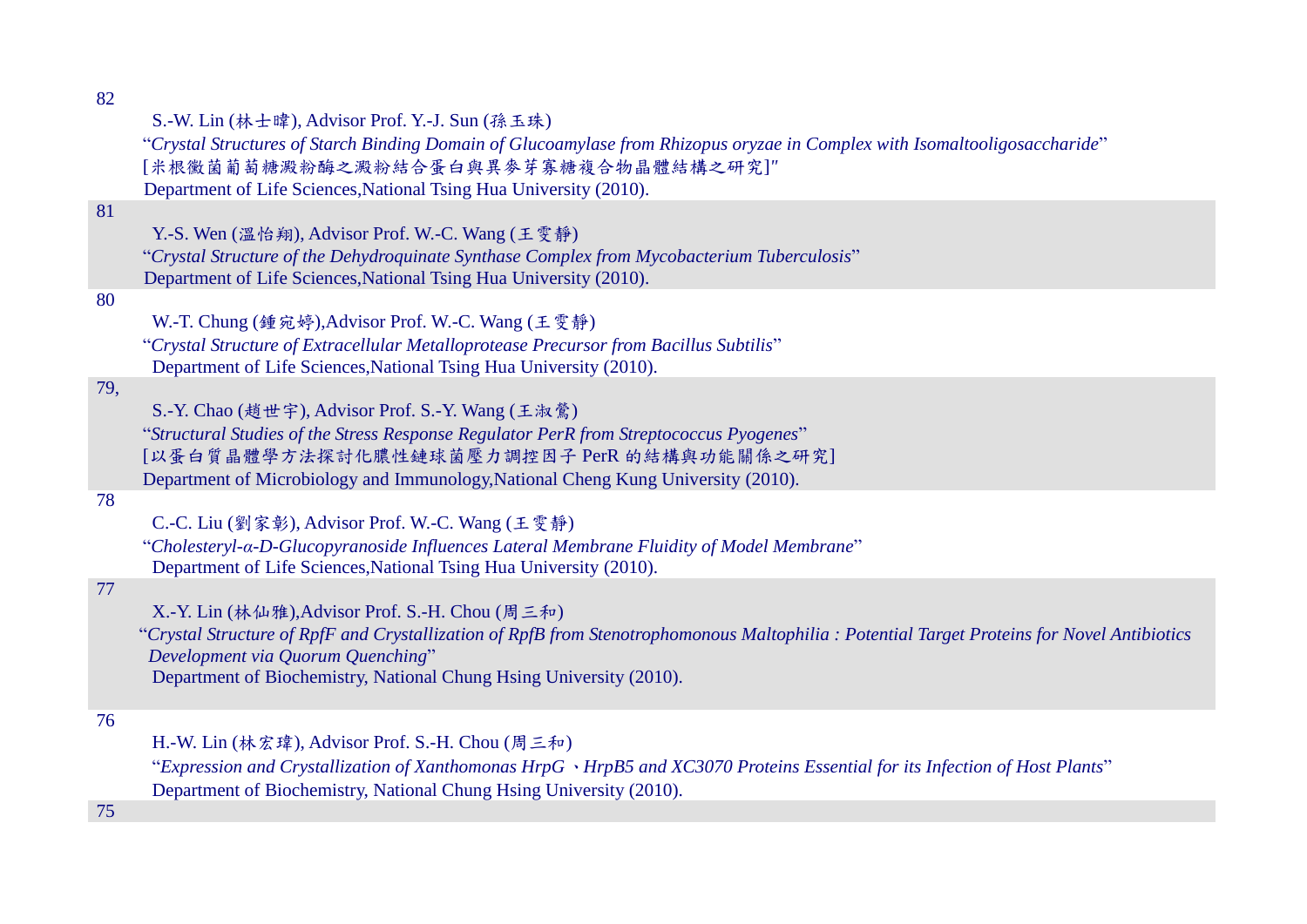|    | W.-C. Tsai (蔡宛津), Advisor Prof. S.-H. Chou (周三和)                                                                                                                                 |
|----|----------------------------------------------------------------------------------------------------------------------------------------------------------------------------------|
|    | "Structure and Function Studies of the Key Quorum Sensing Protein RpfG and General Stress Protein SM1250 from Stenotrophomonas<br>Maltophilia"                                   |
|    | Department of Biochemistry, National Chung Hsing University (2010).                                                                                                              |
| 74 |                                                                                                                                                                                  |
|    | C.-H. Hong (洪春琇), Advisor Prof. J.-H. Liu (劉俊宏)                                                                                                                                  |
|    | "Investigation of the Structural Basis for Thermostability of Trehalose Synthase from Picrophilus Torridus"                                                                      |
|    | [以結構為基礎探討 picrophilus torridus 海藻糖合成酶的熱穩定性]                                                                                                                                      |
|    | Biotechnology Center, National Chung Hsing University (2010).                                                                                                                    |
| 73 |                                                                                                                                                                                  |
|    | S.-C. Chen (陳祥銓), Advisor Prof. C.-Y. Chou (周記源)                                                                                                                                 |
|    | "The Correlation between Severe Acute Respiratory Syndrome Coronavirus (SARS-CoV) Main Protease Dimerization and Its Catalytic<br>Activity"                                      |
|    | Department of Life Science, National Yang-Ming University (2010).                                                                                                                |
| 72 |                                                                                                                                                                                  |
|    | Y.-J. Hsu (許毓容), M.S. Thesis, Advisor Prof. J.-H. Liu (劉俊宏),                                                                                                                     |
|    | "Structural Studies on Yeast Htl-Rsc8 Interaction"                                                                                                                               |
|    | Department of Life Science, National Chung Hsing University, (2010).                                                                                                             |
| 71 |                                                                                                                                                                                  |
|    | T.-Y. Kuo (郭姿妍), M.S. Thesis, Advisor Prof. Y.-S. Cheng (鄭貽生),                                                                                                                   |
|    | "Complex Structure of FIN219, a JA-amino Acid Synthetase, in Complex with FIP1"                                                                                                  |
|    | Graduate Institute of Plant Science, NationalTaiwan University, (2010).                                                                                                          |
| 70 |                                                                                                                                                                                  |
|    | K.-L. Liu (劉凱倫), M.S. Thesis, Advisor Prof. Y.-S. Cheng (鄭貽生),                                                                                                                   |
|    | "Crystal Structures of Ipomoelin in Complex with Various Carbohydrates, MMP, MGP and Sialic Acid"                                                                                |
|    | Graduate Institute of Plant Science, National Taiwan University, (2010).                                                                                                         |
| 69 | C-L Huang (黃其良), M. S. Thesis, Advisor Prof. H. S. Yuan (袁小琀)                                                                                                                    |
|    |                                                                                                                                                                                  |
|    | "Structural and Functional Analysis of Cyp-13, a Nuclease involved in DNA fragmentation during apoptosis"<br>Institute of Genome Sciences, National Yang-Ming University (2010). |
|    |                                                                                                                                                                                  |
|    |                                                                                                                                                                                  |

C.-H. Hsiao (蕭敬樺), M.S. Thesis, Advisor Prof. L.-C. Tsai (蔡麗珠)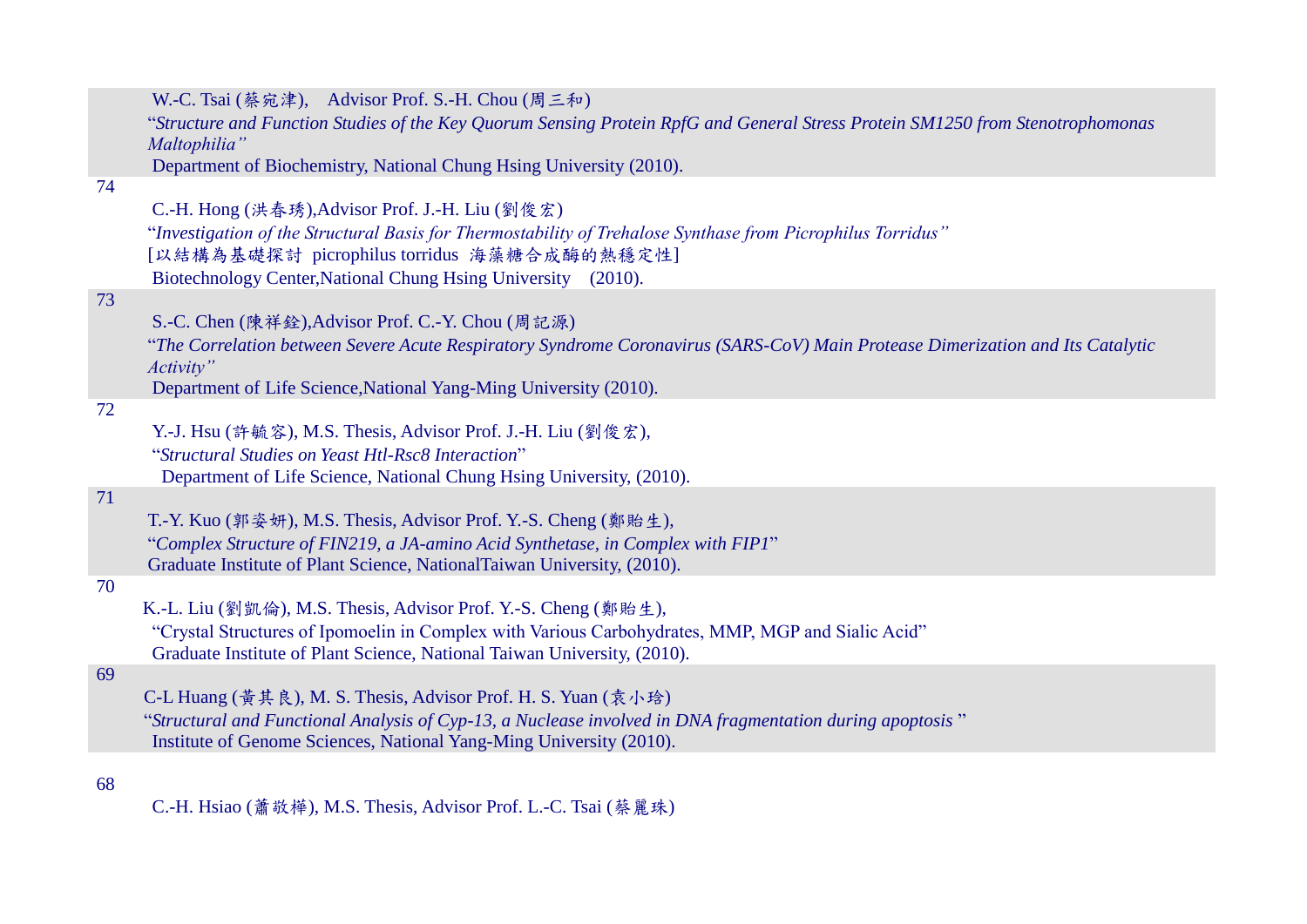|    | "Structural and Functional Analysis of Truncated Fibrobacter succinogenes 1,3-1,4 $\Box \beta$ -D-glucanase Mutant W203F"<br>Department of Molecular Science and Engineering, National Taipei University of Technology (2009).                                                                       |
|----|------------------------------------------------------------------------------------------------------------------------------------------------------------------------------------------------------------------------------------------------------------------------------------------------------|
| 67 |                                                                                                                                                                                                                                                                                                      |
|    | T.-H. Juan (阮子軒), M.S. Thesis, Advisor Prof. J.-H. Liu (劉俊宏),<br>"Structural Studies on Lily LMADS1 Homo-dimerization"                                                                                                                                                                               |
| 66 | Department of Life Science, National Chung Hsing University,<br>(2009).                                                                                                                                                                                                                              |
|    | M.-C. Huang (黄慕清), M.S. Thesis, Advisor Prof. J.-H. Liu (劉俊宏),<br>1. "Crystallization of Rsc8 from Saccharomyces cerevisiae",<br>2. "Crystallization of Xanthomonas campestris Type III Effectors, AvrBs1.1, XccA1 and PphE"<br>Department of Life Science, National Chung Hsing University, (2009). |
| 65 |                                                                                                                                                                                                                                                                                                      |
|    | T.-Y. Tsai (蔡東益), M. S. Thesis, Advisor Prof. S.-H. Chou (周三和)<br>"Xanthomonas campestris PqqD in the Pyrroloquinoline Quinine Biosynthesis Operon Adopts a Novel Saddle-like Fold that Possibly Serves<br>as a PQQ Carrier"                                                                         |
|    | Institute of Biochemistry, National Chung-Hsing University (2009).                                                                                                                                                                                                                                   |
| 64 |                                                                                                                                                                                                                                                                                                      |
|    | Y.-C. Teng (鄧怡君), M. S. Thesis, Advisor Prof. S.-H. Chou (周三和)                                                                                                                                                                                                                                       |
|    | "Functional Analyses of the Unique Xanthomonas campestris RecA C-terminal Domain"<br>Institute of Biochemistry, National Chung-Hsing University (2009).                                                                                                                                              |
| 63 |                                                                                                                                                                                                                                                                                                      |
|    | Z.-L. Qiu (邱振良), M. S. Thesis, Advisor Prof. Y.-J. Sun (孫玉珠)                                                                                                                                                                                                                                         |
|    | "Crystal Structural Studies of Glutathioylspermidine Synthetase from Helicobacter pylori"<br>Institute of Bioinformatics and Structural Biology, National Tsing-Hua University (2009).                                                                                                               |
| 62 |                                                                                                                                                                                                                                                                                                      |
|    | M.-H. Liu (劉慕萱), M. S. Thesis, Advisor Prof. Y.-J. Sun (孫玉珠)                                                                                                                                                                                                                                         |
|    | "Crystal Structural Study of Uridine Monophosphate Kinase from Helicobacter pylori"<br>Institute of Bioinformatics and Structural Biology, National Tsing-Hua University (2009).                                                                                                                     |
| 61 |                                                                                                                                                                                                                                                                                                      |
|    | C.-W. Chen (陳翠紋), M. S. Thesis, Advisor Prof. C.-H. Hsu (徐駿森)                                                                                                                                                                                                                                        |
|    | "The Structure Basis of FAK-derived Phosphotyrosine-peptide Bound to Grb2-SH2 Domain"<br>Institute of Life Science, National Taiwan Normal University (2009).                                                                                                                                        |
|    |                                                                                                                                                                                                                                                                                                      |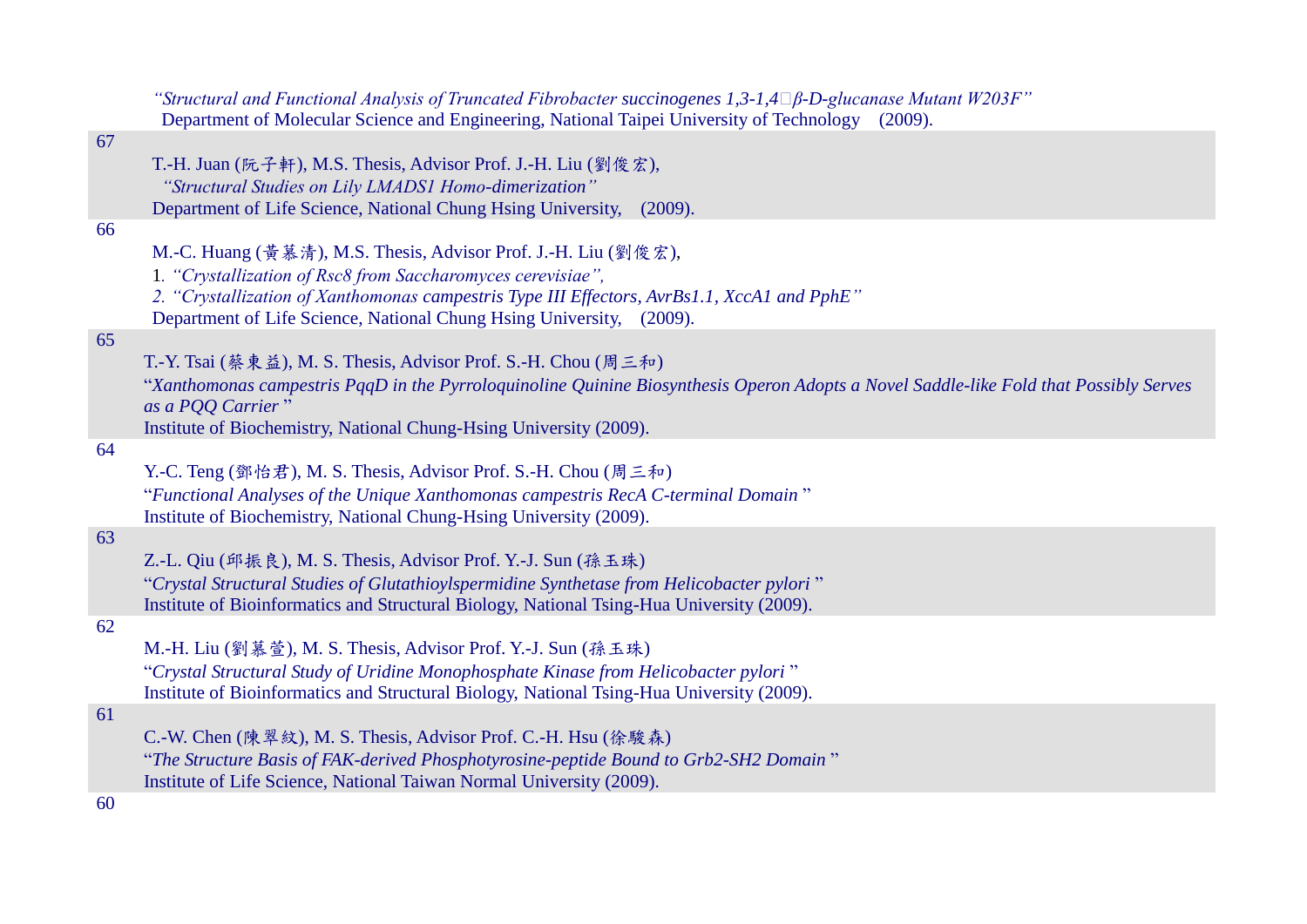|    | C.-M. Chang (張家銘), M. S. Thesis, Advisor Prof. W.-C. Wang (王雯静)                                                                     |
|----|-------------------------------------------------------------------------------------------------------------------------------------|
|    | "Crystal Structure of Thymidylate Synthases from Corynebacterium glutamicum NCHU87078"                                              |
|    | Institute of Molecular and Cellular Biology, National Tsing Hua University (2009).                                                  |
| 59 |                                                                                                                                     |
|    | T.-H. Chang (張庭皓), M. S. Thesis, Advisor Prof. S.-H. Liaw (廖淑惠)                                                                     |
|    |                                                                                                                                     |
|    | "Substrate Specificity and Cofactor Preference of Mathanosarcina mazei Rib7 Reductase Involved in Riboflavin Biosynthesis"          |
|    | Department of Life Sciences and Institute of Genome Sciences, National Yang-Ming University (2009).                                 |
| 58 |                                                                                                                                     |
|    | C.-Y. Chou (周倩玉), M. S. Thesis, Advisor Prof. A. H.-J. Wang (王惠鈞)                                                                   |
|    | "Crystal Structure and Substrate Enantioselectivity of L-3-deoxy-manno-2-octulosonic Acid (L-KDO) Aldolase"                         |
|    | Institute of Biochemical Sciences, National Taiwan University (2009).                                                               |
| 57 |                                                                                                                                     |
|    | M.-H. Chu (朱明宏), M. S. Thesis, Advisor Prof. Y.-S. Cheng (鄭貽生)                                                                      |
|    | "Domain Analysis of Tarocystatin Bioimformatic and Biochemical Assay"                                                               |
|    | Institute of Plant Biology, National Taiwan University (2009).                                                                      |
| 56 |                                                                                                                                     |
|    | K.-L. Ho (何昆霖), M. S. Thesis, Advisor Prof. W.-G. Wu(吳文桂)                                                                           |
|    |                                                                                                                                     |
|    | "Multiple Mechanisms of Cobra Cardiotoxin Internalization into Cardiomyocytes"                                                      |
|    | Institute of Bioinformatics and Structural Biology, National Tsing-Hua University (2009).                                           |
| 55 |                                                                                                                                     |
|    | S.-S. Ho (何思勳), M. S. Thesis, Advisor Prof. Y.-S. Cheng (鄭貽生)                                                                       |
|    | " Purification, Crystallization and Biochemical Assay of FIN219 and the Complex of FIN219-FIP1"                                     |
|    | Institute of Plant Biology, National Taiwan University (2009).                                                                      |
| 54 |                                                                                                                                     |
|    | C.-C. Lin (林建竹), M. S. Thesis, Advisor Prof. W.-G. Wu(吳文桂)                                                                          |
|    | "The Effects of Integrin and Heparin Binding on the Enzymatic Activity and Specificity of Taiwan Cobra SVMPs"                       |
|    | Institute of Bioinformatics and Structural Biology, National Tsing-Hua University (2009).                                           |
| 53 |                                                                                                                                     |
|    | S.-C. Lin (林雙志), M. S. Thesis, Advisor Prof. W.-C. Wang (王雯静)                                                                       |
|    |                                                                                                                                     |
|    | "Crystal Structure of Shikimate Dehydrogenase from Helicobacter pylori"                                                             |
|    | Institute of Molecular and Cellular Biology, National Tsing Hua University (2009).                                                  |
| 52 | $\mathbf{a} \cdot \mathbf{a}$ and $\mathbf{a} \cdot \mathbf{a}$ and $\mathbf{a} \cdot \mathbf{a}$ and $\mathbf{a} \cdot \mathbf{a}$ |
|    |                                                                                                                                     |

S. Sansenya, M. S. Thesis, Advisor Prof. James R. Ketudat Cairns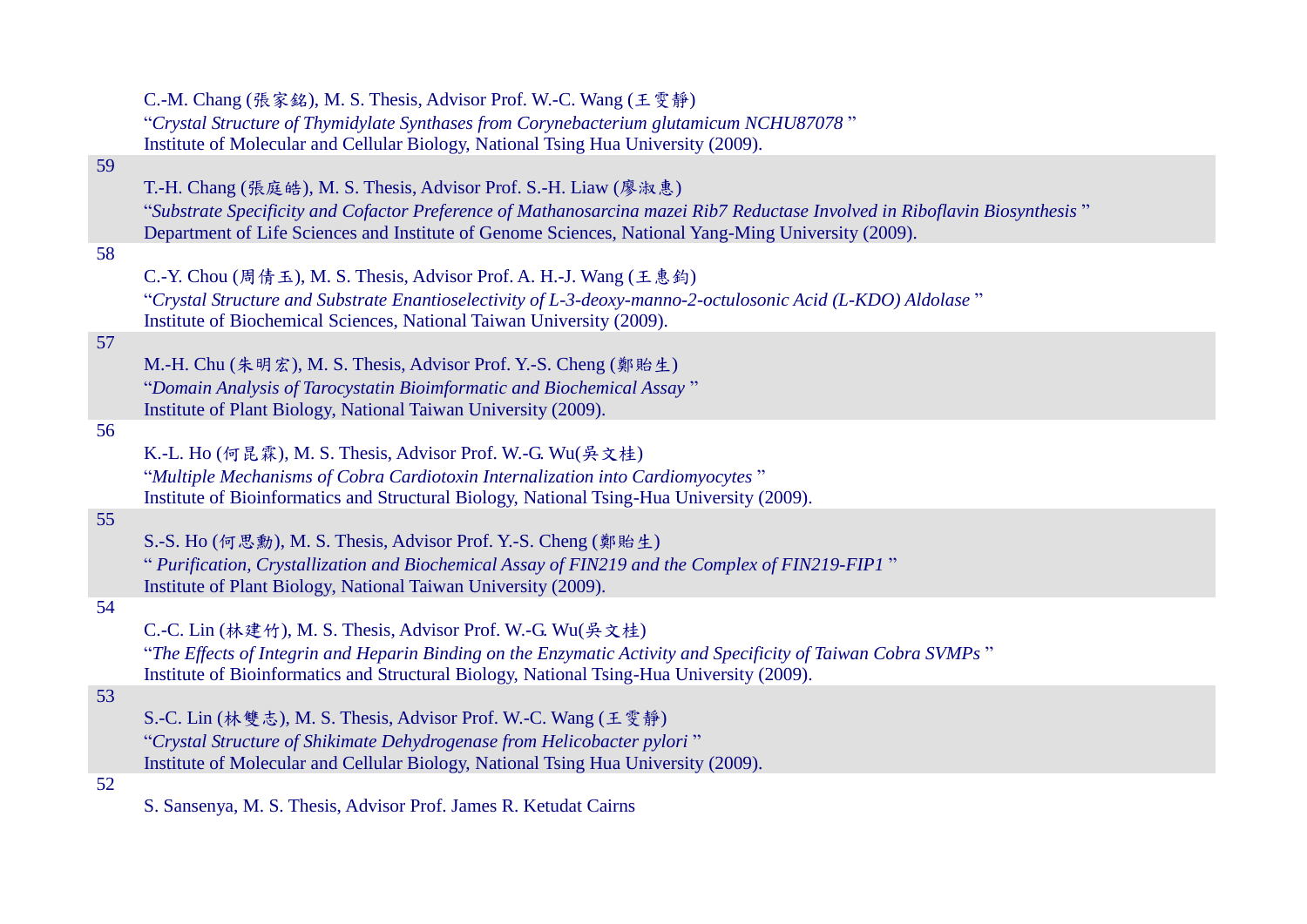|    | "Crystallization and Preliminary Structure Determination of a Rice $\beta$ -Glucosidase"                                        |
|----|---------------------------------------------------------------------------------------------------------------------------------|
|    | School of Biochemistry, Suranaree University of Technology (2009).                                                              |
| 51 |                                                                                                                                 |
|    | I.-L. Wang (王顗隸), M. S. Thesis, Advisor Prof. S.-H. Liaw (廖淑惠)                                                                  |
|    | "Structural Studies of the C-terminal Domain of Human APOBEC3G"                                                                 |
|    | Department of Life Sciences and Institute of Genome Sciences, National Yang-Ming University (2009).                             |
| 50 |                                                                                                                                 |
|    | H.-Y. Fu (傅煦媛), Advisor Prof. C.-S. Yang(楊啟伸)                                                                                   |
|    | "Expression of Six Photoreceptors in Haloarcula Marismortui Unveiled Unique Photosensing Feature"                               |
|    | Institute of Microbiology and Biochemistry National Taiwan University (2008).                                                   |
| 49 |                                                                                                                                 |
|    | C.-Y. Chen (陳錦義), Advisor Prof. Y.-J. Sun(孫玉珠)                                                                                  |
|    | "Structural Studies of Carboxynorspermidine Decarboxylase (HPCANSDC) from Helocobacter pylori"                                  |
|    | Institute of Bioinformatics and Structural Biology, National Tsing Hua University (2008).                                       |
| 48 |                                                                                                                                 |
|    | Y.-W. Chang (張育瑋), Advisor Prof. A. H.-J. Wang(王惠鈞)                                                                             |
|    | "Crystal Structure of Sulfolobus Solfataricus RadA: Three New Conformations and Their Implications in Homologous Recombination" |
|    | Department of Biochemical Sciences, National Taiwan University (2008).                                                          |
| 47 |                                                                                                                                 |
|    | K.-T. Chen (陳冠佐), M. S. Thesis, Advisor Prof. K.-L. Lou (樓國隆)                                                                   |
|    | "Expression, Purification, Crystallization and SAXS Analysis of Human Thrombomodulin Domains"                                   |
|    | Graduate Institute of Oral Biology, National Taiwan University (2008).                                                          |
| 46 |                                                                                                                                 |
|    | T.-W. Chiang (江庭蔚), M. S. Thesis, Advisor Prof. C.-J. Chen (陳俊榮)                                                                |
|    | "Crystal Structure and Analysis of Esterase Complex with DL-ATIA from Pseudomonas pudita"                                       |
|    | Institute of Bioinformatics and Structural Biology, National Tsing-Hua University (2008).                                       |
| 45 |                                                                                                                                 |
|    | Y.-W. Huang (黄彦維), M. S. Thesis, Advisor Prof. W.-G. Wu(吳文桂)                                                                    |
|    | "N-glycosylation and its Effect on the Enzymatic Activity of SVMP"                                                              |
|    | Institute of Bioinformatics and Structural Biology, National Tsing-Hua University (2008).                                       |
| 44 |                                                                                                                                 |
|    | C.-Y. Jen (任君宇), M. S. Thesis, Advisor Prof. W.-G. Wu(吳文桂)                                                                      |
|    | "Role of Taiwan Cobra Cardiotoxins Internalization on Cardiomyocyte H9C2 Cells Cytotoxicity"                                    |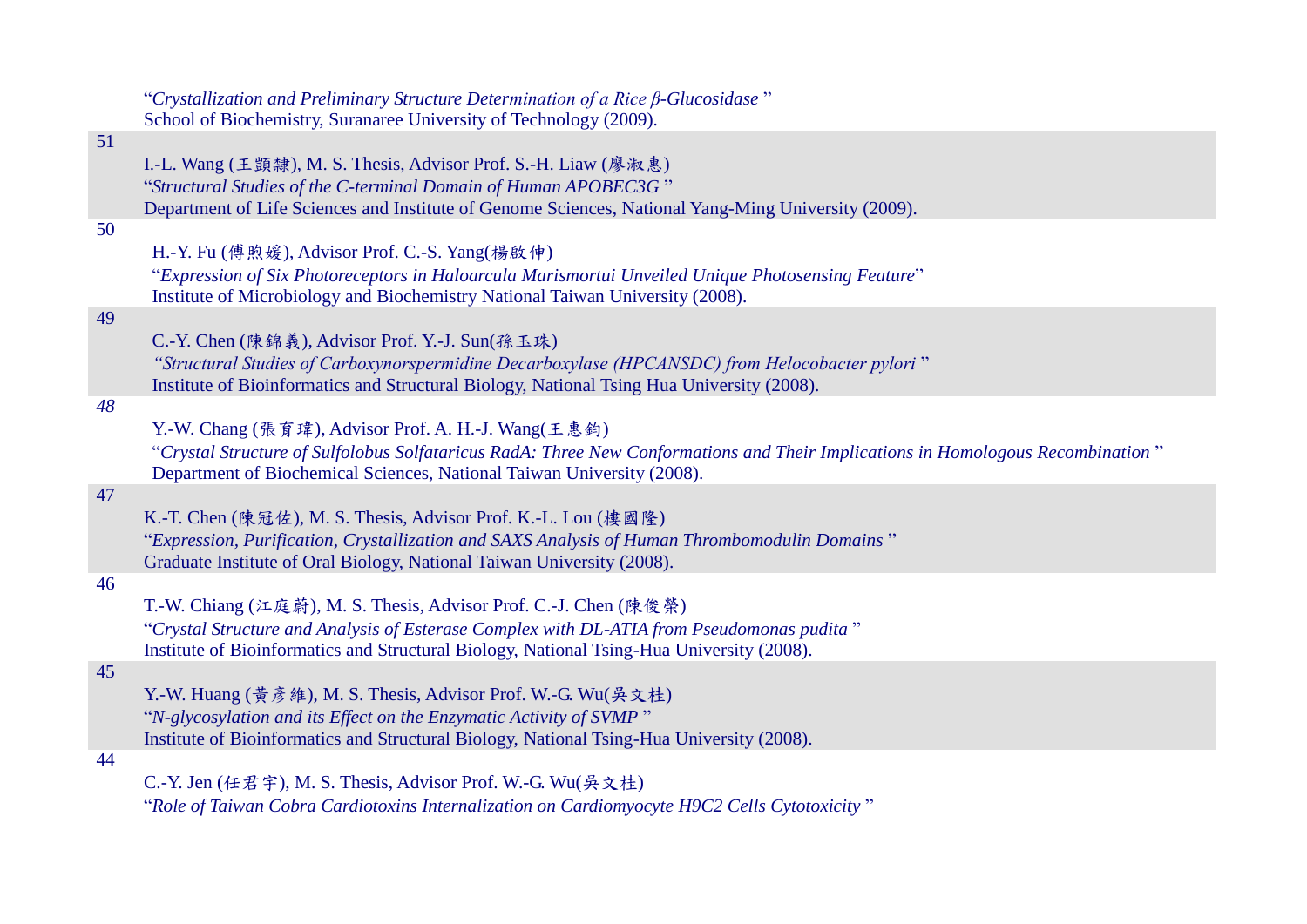|    | Institute of Bioinformatics and Structural Biology, National Tsing-Hua University (2008).                                                   |
|----|---------------------------------------------------------------------------------------------------------------------------------------------|
| 43 |                                                                                                                                             |
|    | Y.-C.Tien (田岳衢), M. S. Thesis, Advisor Prof. C.-J. Chen (陳俊榮)                                                                               |
|    | "Structure and functional analysis of Glyceraldehyde-3-phosphate dehydrogenase from Oryza sativa"                                           |
|    | Institute of Bioinformatic and Structural Biology, National Tsing-Hua University (2008).                                                    |
| 42 |                                                                                                                                             |
|    | Y.-Y. Tseng (曾鈺雅), M. S. Thesis, Advisor Prof. W.-G. Wu(吳文桂)                                                                                |
|    | "Endocytic Pathway of Heparan Sulfate Binding HATH Domain with and without Receptor Binding"                                                |
|    | Institute of Bioinformatics and Structural Biology, National Tsing-Hua University (2008).                                                   |
| 41 |                                                                                                                                             |
|    | H.-C. Yu (游蕙嘉), M. S. Thesis, Advisor Prof. S.-H. Liaw (廖淑惠)                                                                                |
|    | "Functional and structural studies of bifunctional deaminase and reductase RibG involved in riboflavin biosynthesis from Bacillus subtilis" |
|    | Institute of Genome Sciences, National Yang-Ming University (2008).                                                                         |
| 40 |                                                                                                                                             |
|    | Y.-L. Chiang (江元郎), M. S. Thesis, Advisor Prof. C.-J. Chen (陳俊榮)                                                                            |
|    | "Crystal Structure of Adenylylsulfate Reductase from Desulfovibrio gigas Reveals a Potential Self-regulation Mechanism"                     |
|    | Institute of Bioinformatics and Structural Biology, National Tsing-Hua University (2007).                                                   |
| 39 |                                                                                                                                             |
|    | H.-T. Li (李欣黛), M. S. Thesis, Advisor Prof. C.-J. Chen (陳俊榮)                                                                                |
|    | "Crystal Structure and Functional Study of the Bowman-Birk Inhibitor from Rice Bran in Ternary Complex with Bovine Trypsin"                 |
| 38 | Institute of Bioinformatics and Structural Biology, National Tsing-Hua University (2007).                                                   |
|    | Y.-A. Liou (劉益安), M. S. Thesis, Advisor Prof. W.-G. Wu(吳文桂)                                                                                 |
|    | "Endocytosis of Toxins and Growth Factors: A Role of Sulfo-glycoconjugates in Tuning Specificity and Capacity"                              |
|    | Institute of Bioinformatics and Structural Biology, National Tsing-Hua University (2007).                                                   |
| 37 |                                                                                                                                             |
|    | E.-H. Liu (劉恩鴻), M. S. Thesis, Advisor Prof. C.-J. Chen (陳俊榮)                                                                               |
|    | "Complex Structure of Xylanase with Xylo-oligosaccharides from Trichoderma harzianum ETS323: Structural Evidence for Glycosyl               |
|    | <b>Transferase Reaction</b> "                                                                                                               |
|    | Institute of Bioinformatics and Structural Biology, National Tsing-Hua University (2007).                                                   |
| 36 |                                                                                                                                             |
|    | Y.-Y. Liu (劉儼毅), M. S. Thesis, Advisor Prof. Y.-J. Sun (孫玉珠)                                                                                |
|    |                                                                                                                                             |

"*Crystal Structures of Starch Binding Domain from Rhizopus oryzae Glucoamylase in Complx with b-Cyclodextrin and Maltoheptaose* "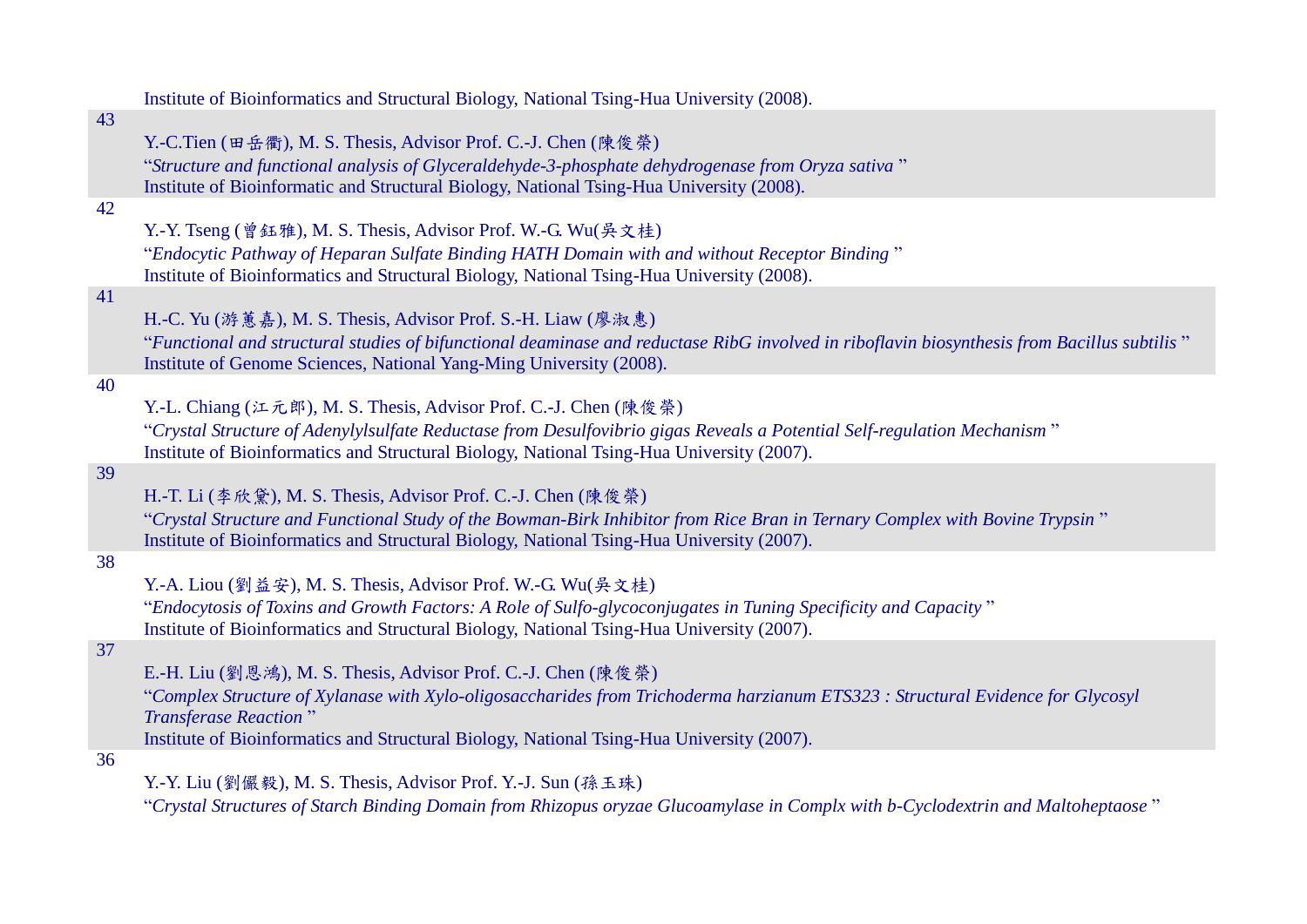|    | Institute of Bioinformatics and Structural Biology, National Tsing-Hua University (2007).                            |
|----|----------------------------------------------------------------------------------------------------------------------|
| 35 |                                                                                                                      |
|    | W.-Y. Peng (彭文彥), M. S. Thesis, Advisor Prof. C.-J. Chen (陳俊榮)                                                       |
|    | "Structure and Function Study of Rice Bifunctional a-amylase/subtilisin Inhibitor from Oryza sativa"                 |
|    | Institute of Bioinformatics and Structural Biology, National Tsing-Hua University (2007).                            |
| 34 |                                                                                                                      |
|    | J.-W. Chang (張鈞威), M. S. Thesis, Advisor Prof. S.-F. Yu (俞聖法)                                                        |
|    | "The Functional Studies of Alkane Oxygenases"                                                                        |
| 33 | Institute of Chemistry, Central University (2006).                                                                   |
|    | M.-F. Huang (黄名芬), M. S. Thesis, Advisor Prof. S.-H. Liaw (廖淑惠)                                                      |
|    | "Crystal Structures of an Archaeal Nucleotide Deaminase"                                                             |
|    | Institute of Biochemistry, Yang-Ming University (2006).                                                              |
| 32 |                                                                                                                      |
|    | T.-F. Huang (黃天鋒), M. S. Thesis, Advisor Prof. C.-J. Chen (陳俊榮)                                                      |
|    | "Crystal Structure of Branched-chain Aminotransferases (BCAT) from Thermus thermophilus HB8"                         |
|    | Institute of Physics, Tsing Hua University (2006).                                                                   |
| 31 |                                                                                                                      |
|    | C.-Y. Kuo (郭爵源), M. S. Thesis, Advisor Prof. C.-J. Chen (陳俊榮)                                                        |
|    | "Structure and Function Study of Chitinase and Mutants from Bacillus cereus NCTU2"                                   |
|    | Institute of Bioinformatic and Structural Biology, Tsing Hua University (2006).                                      |
| 30 |                                                                                                                      |
|    | Y.-H. Lin (林俞昕), M. S. Thesis, Advisor Prof. S.-H. Liaw (廖淑惠)                                                        |
|    | "Crystal Structures of Bacillus subtilis RibG-inhibitor Complexes"                                                   |
|    | Faculty of Biotechnology and Laboratory Science & Institute of Biochemistry in Medicine, Yang-Ming University (2006) |
| 29 | C.-W. Wu (吳金汶), M. S. Thesis, Advisor Prof. C.-J. Chen (陳俊榮)                                                         |
|    | "Crystal Structure and Function Study of Lectin and Sugar Complex in Rice (Oryza Sativa)"                            |
|    | Institute of Bioinformatic and Structural Biology, Tsing Hua University (2006).                                      |
| 28 |                                                                                                                      |
|    | Y. C. Chang (張芫芷), M. S. Thesis, Advisor Prof. S.-H. Liaw (廖淑惠)                                                      |
|    | "Crystal Structure of Bacillus Subtilis RibG"                                                                        |
|    | Institute of Biochemistry, Yang-Ming University (2005).                                                              |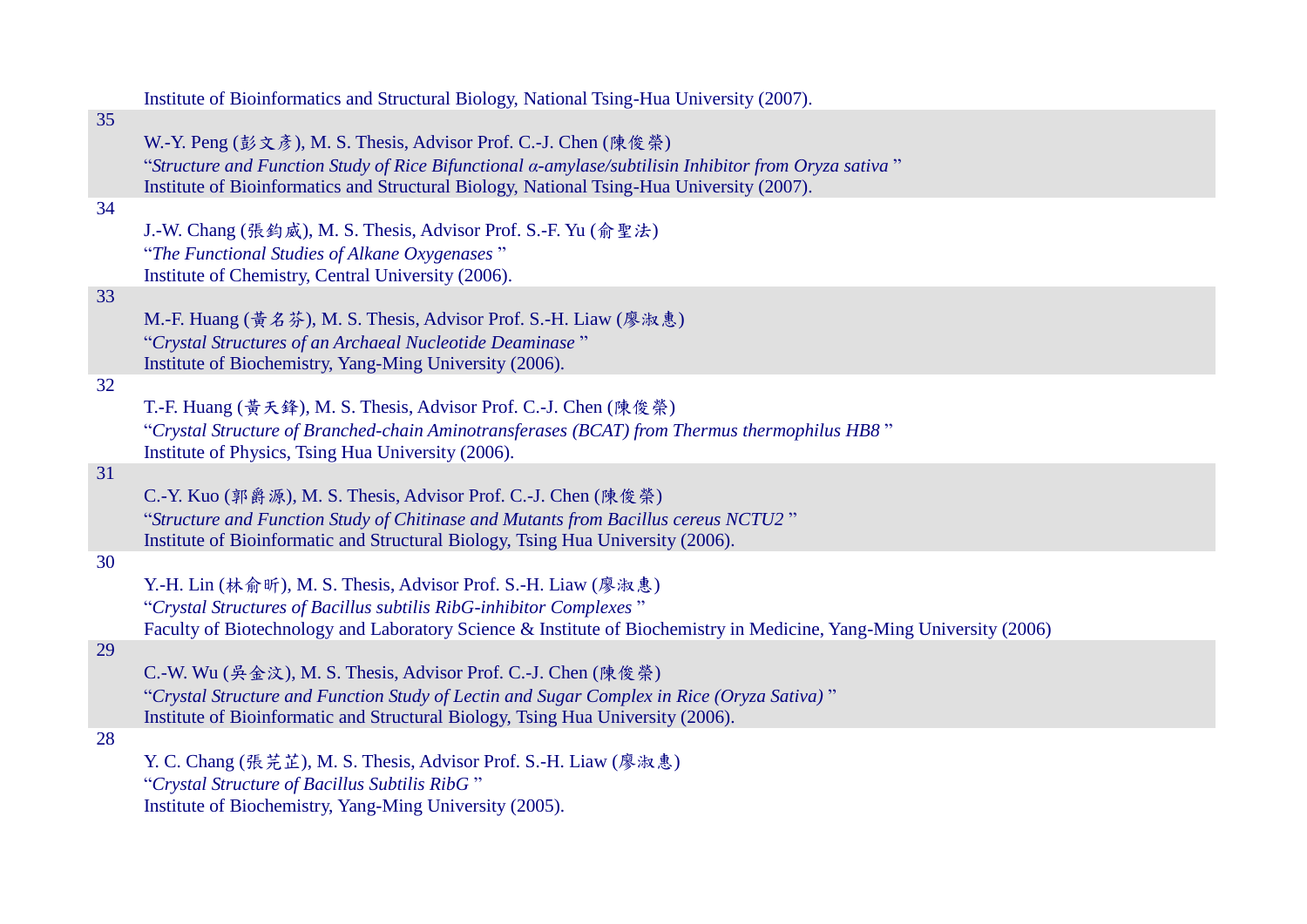| 27 |                                                                                                                                                             |
|----|-------------------------------------------------------------------------------------------------------------------------------------------------------------|
|    | Y.-C. Chen (陳彥誠), M. S. Thesis, Advisor Prof. W.-C. Wang (王雯靜)                                                                                              |
|    | "Study on Shikimate 5-dehydrogenase (aroE) of Helicobacter pylori"                                                                                          |
|    | Institute of Molecular and Cellular Biology, Tsing Hua University (2005).                                                                                   |
| 26 |                                                                                                                                                             |
|    | C.-L. Ching (景崇倫), M. S. Thesis, Advisor Prof. N.-L. Chan (詹迺立)                                                                                             |
|    | "Structural Studies of the XC441 Conserved Hypothetical Protein"                                                                                            |
|    | Institute of Biochemistry, Chung Hsing University (2005).                                                                                                   |
| 25 |                                                                                                                                                             |
|    | C.-H. Hsu (許哲雄), M. S. Thesis, Advisor Prof. C.-D. Hsiao (蕭傳鐙)                                                                                              |
|    | "Crystallographic Study of PriB and Single Strand DNA Complex Structure"<br>Institute of Bioinformatic and Structural Biology, Tsing Hua University (2005). |
| 24 |                                                                                                                                                             |
|    | C.-W. Huang (黃佳文), M. S. Thesis, Advisor Prof. N.-L. Chan (詹迺立)                                                                                             |
|    | "Structural Studies of the N-terminal Half (Residues 1-291) of XpsE Protein"                                                                                |
|    | Institute of Biochemistry, Chung Hsing University (2005).                                                                                                   |
| 23 |                                                                                                                                                             |
|    | H.-C. Huang (黄馨槿), M. S. Thesis, Advisor Prof. H. S. Yuan (袁小琀)                                                                                             |
|    | "Mutagenesis and Crystal Structural Analysis of the H-N-H Endonuclease ColE7"                                                                               |
|    | Institute of Biochemistry, Yang Ming University (2005).                                                                                                     |
| 22 |                                                                                                                                                             |
|    | C.-C. Lai (賴俊傑), M. S. Thesis, Advisor Prof. W.-C. Wang (王雯靜)                                                                                               |
|    | "Study on the Histidine Kinase of Helicobacter pylori"<br>Institute of Molecular and Cellular Biology, Tsing Hua University (2005).                         |
| 21 |                                                                                                                                                             |
|    | N.-C. Lu (吕南畿), M. S. Thesis, Advisor Prof. W.-C. Wang (王雯静)                                                                                                |
|    | "Crystal Structure of Rhizopus Sp. Aspartic Protease at 1.1Å"                                                                                               |
|    | Institute of Molecular and Cellular Biology, Tsing Hua University (2005).                                                                                   |
| 20 |                                                                                                                                                             |
|    | C.-H. Shih (石家豪), M. S. Thesis, Advisor Prof. C.-J. Chen (陳俊榮)                                                                                              |
|    | "Crystal Structure of Rice Lectin from Oryza sativa"                                                                                                        |
|    | Institute of Bioinformatics and Structural Biology, Tsing Hua University (2005).                                                                            |
| 19 |                                                                                                                                                             |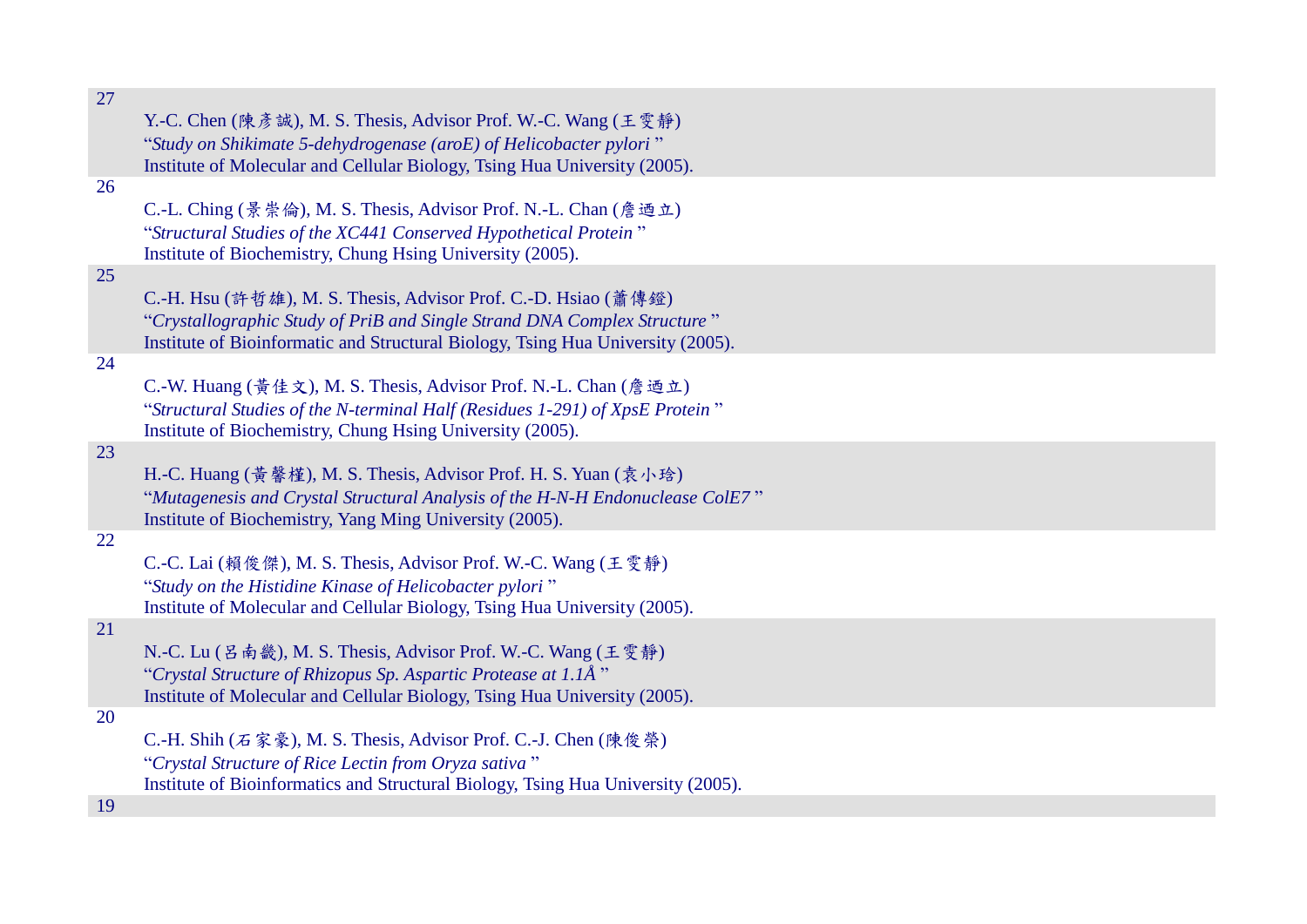|    | K.-L. Tsai (蔡光磊), M. S. Thesis, Advisor Prof. C.-D. Hsiao (蕭傳鐙)                                  |
|----|--------------------------------------------------------------------------------------------------|
|    | "Structural and Functional Study of ILF Protein"                                                 |
|    | Institute of Bioinformatic and Structural Biology, Tsing Hua University (2005).                  |
| 18 |                                                                                                  |
|    | Y. J. Chang (張育瑞), M. S. Thesis, Advisor Prof. S.-H. Liaw (廖淑惠)                                  |
|    | "Crystal Structure of Bacillus subtilis Guanine Deaminase"                                       |
|    | Institute of Biotechnology in Medicine, Yang-Ming University (2004).                             |
| 17 |                                                                                                  |
|    | Y.-N. Chang (張育寧), M. S. Thesis, Advisor Prof. W.-C. Wang (王雯静)                                  |
|    | "Crystal Structure of N-acyl-D-glucosamine 2-epimerase from Anabaena at 2.0 Å $"$                |
|    | Institute of Molecular and Cellular Biology, Tsing Hua University (2004).                        |
| 16 |                                                                                                  |
|    | T.-C. Chao (趙悌均), M. S. Thesis, Advisor Prof. Y.-J. Sun (孫玉珠)                                    |
|    | "The Crystal Structure of Inorganic Pyrophosphatase from Helicobacter Pylori"                    |
|    | Institute of Bioinformatics & Structural Biology, Tsing Hua University (2004).                   |
| 15 |                                                                                                  |
|    | B.-T. Chen (陳柏蒼), M. S. Thesis, Advisor Prof. Y.-J. Sun (孫玉珠)                                    |
|    | "Crystal Structure of HP0242, A Hypothetical Protein from Helicobacter pylori with a Novel Fold" |
|    | Institute of Bioinformatics and Structural Biology, Tsing Hua University (2004).                 |
| 14 |                                                                                                  |
|    | S.-Y. Chien (簡湘誼), M. S. Thesis, Advisor Prof. Y.-J. Sun (孫玉珠)                                   |
|    | "The Crystal Structure of Spermidine Synthase from Helicobacter pylori"                          |
|    | Institute of Bioinformatics & Structural Biology, Tsing Hua University (2004).                   |
| 13 |                                                                                                  |
|    | C.-Y. Hsu (許貞陽), M. S. Thesis, Advisor Prof. C.-D. Hsiao (蕭傳鐙)                                   |
|    | "Crystallographic Study of PriB Complexed with Single Strand DNA"                                |
|    | Department of Life Science, Tsing Hua University (2004).                                         |
| 12 |                                                                                                  |
|    | T. H. Huang (黃則豪), M. S. Thesis, Advisor Prof. S.-H. Liaw (廖淑惠)                                  |
|    | "Structural Studies of the Mite Allergen Group 7, Der p 7"                                       |
|    | Institute of Biochemistry, Yang-Ming University (2004).                                          |
| 11 |                                                                                                  |
|    | N.-C. Lu (吕南畿), M. S. Thesis, Advisor Prof. W.-C. Wang (王雯静)                                     |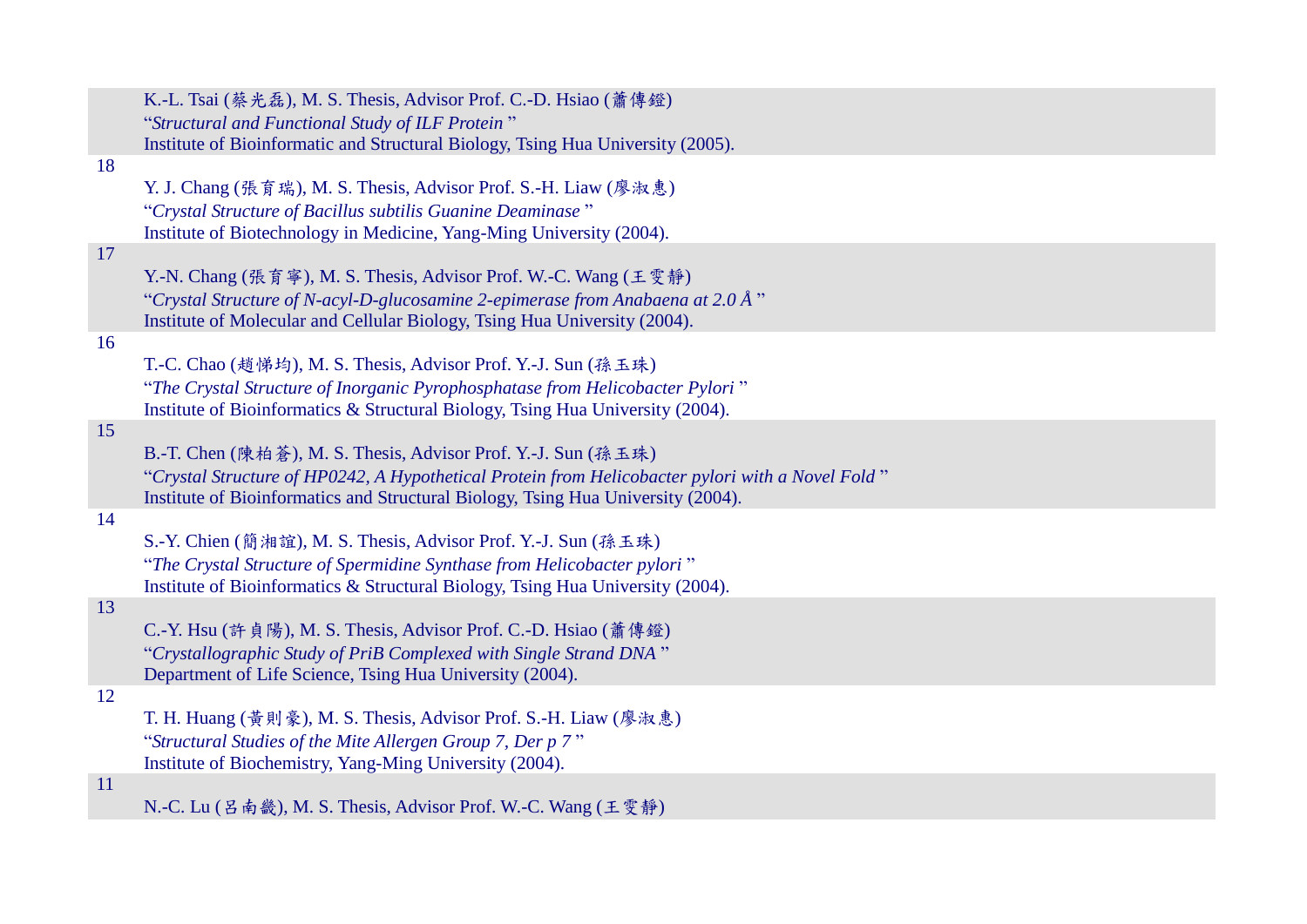|                 | "Crystal Structure of Rhizopus Sp. Aspartic Protease at 1.1Å"                                                                                                                                                                                                                |
|-----------------|------------------------------------------------------------------------------------------------------------------------------------------------------------------------------------------------------------------------------------------------------------------------------|
|                 | Institute of Molecular and Cellular Biology, Tsing Hua University (2004).                                                                                                                                                                                                    |
| <b>10</b>       | P.-K. Lu (吕博凱), M. S. Thesis, Advisor Prof. Y.-J. Sun (孫玉珠)<br>"Crystal Structure of Spermidine Synthase from Helicobacter pylori : A Rossmann-like Fold With a Distinctive Active Site"<br>Institute of Bioinformatics and Structural Biology, Tsing Hua University (2004). |
| 9               | Y. L. Wang (王詠霖), M. S. Thesis, Advisor Prof. S.-H. Liaw (廖淑惠)<br>"Crystal Structures of HCV NS3 Helicase in Complex with DNA and NTP"<br>Institute of Biochemistry, Yang-Ming University (2004).                                                                            |
| 8               | L. Y. Cho (卓聯洋), M. S. Thesis, Advisor Prof. S.-H. Liaw (廖淑惠)<br>"The Functional Role of the Binuclear Center in D-aminoacylase"<br>Department of Biochemistry, Yang-Ming University (2003).                                                                                 |
| $7\phantom{.0}$ | F.-Y. Chung (鍾豐宇), M. S. Thesis, Advisor Prof. C.-J. Chen (陳俊榮)<br>"Crystal Structure of Cardiotoxin VI from Taiwan Cobra (naja atra) Venom at 1.6 Å Resolution"<br>Department of Life Sciences, Tsing Hua University (2003).                                                |
| 6               | J.-Y. Huang (黃任延), M. S. Thesis, Advisor Prof. C.-J. Chen (陳俊榮)<br>"Crystal Structure of Nucleoside Diphosphate Kinase in Rice"<br>Department of Life Sciences, Tsing Hua University (2003).                                                                                 |
| 5               | W.-C. Huang (黃玟甄), M. S. Thesis, Advisor Prof. A. H.-J. Wang (王惠鈞)<br>"The 3-D Structure and Surface Properties of Human Post-translational Modifier Proteins SUMO-1/2/3"<br>Department of Biomedical Sciences, Sun Yat-Sen University (2003).                               |
| $\overline{4}$  | C. Y. Ting (丁俊余), M. S. Thesis, Advisor Prof. S.-H. Liaw (廖淑惠)<br>"The Metal Inhibition Mechanism of D-aminoacylase"<br>Department of Biochemistry, Yang-Ming University (2003).                                                                                             |
| $\overline{3}$  | M. L. Tsai (蔡孟麟), M. S. Thesis, Advisor Prof. S.-H. Liaw (廖淑惠)<br>"The Detailed Interaction between YM1 and Carbohydrates"                                                                                                                                                   |